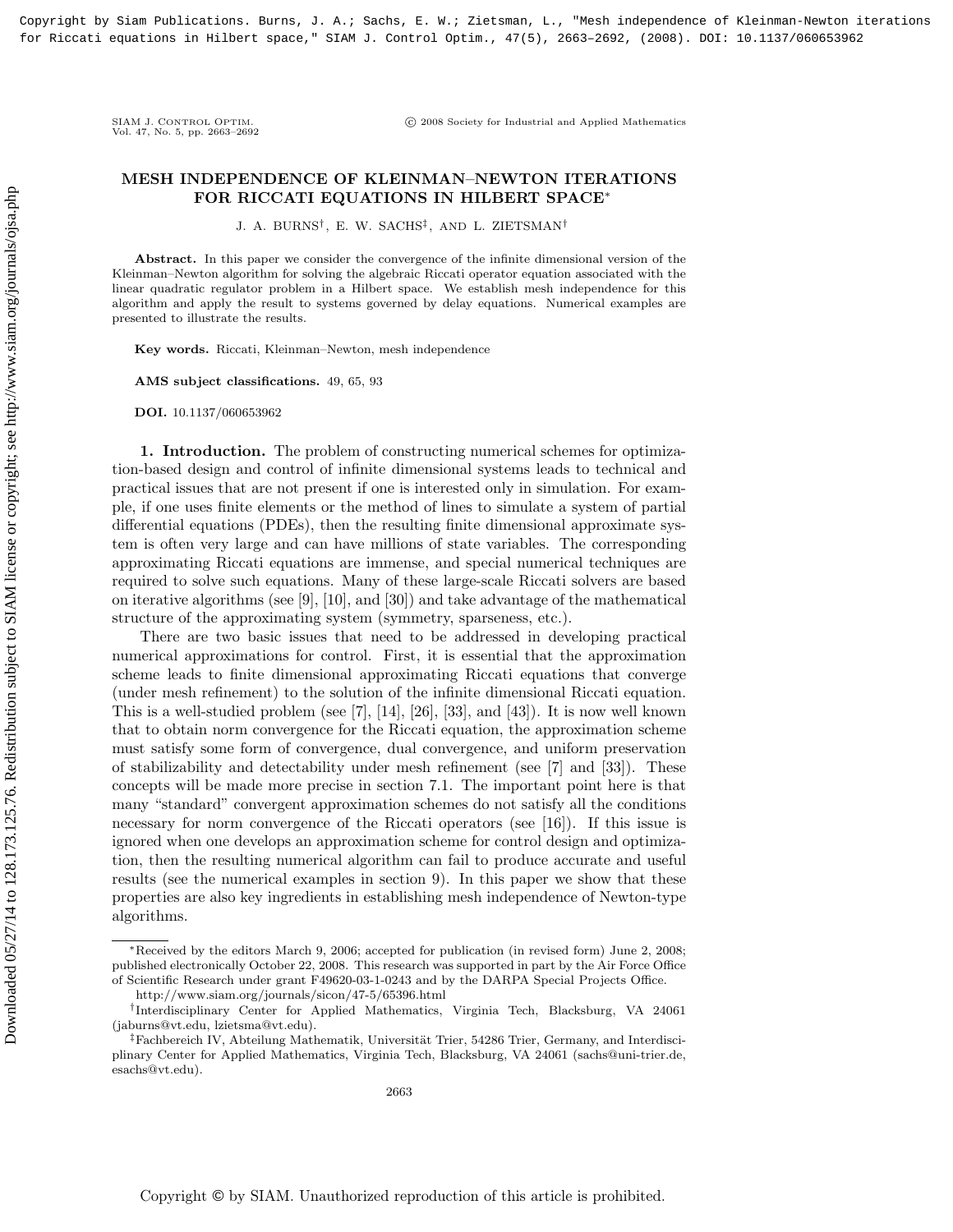The second important issue is concerned with the development of an effective algorithm for the numerical solution of the (large-scale) finite dimensional Riccati equations that arise once the problem has been discretized. During the past five years considerable attention has been devoted to the problem of developing accurate and fast numerical methods for control of large-scale systems. In 2004, the first issue of the IEEE Control Systems Magazine (Volume 24, Issue 1) was devoted to this topic. Much of the motivation for this emphasis comes from the fact that such systems often arise as discretizations of control problems with PDEs as the governing system. The observation that these large-scale finite dimensional Riccati equations come from discretizations of PDE control systems makes it possible to exploit special algorithms such as multigrid techniques (see [42] and [45]) and parallel iterative solvers (see [30]). Considerable progress has been made at this level by Benner and Saak (see [9] and [10]). Also, Grasedyck, Hackbusch, and Khoromskij (see [30] and the references therein) have developed impressive computational algorithms for Riccati and Lyapunov equations that arise in these cases. Many of these large-scale Riccati solvers are based on iterative algorithms.

It is impossible to address all the potential problems in constructing approximation schemes for optimal control of infinite dimensional systems in a single paper, so we limit our discussion to the well-studied linear quadratic optimal control problem and show how specific approximation assumptions are needed to address convergence and efficiency of an algorithm. In particular, we focus on convergence and mesh independence of the Kleinman–Newton algorithm for solving the operator Riccati equation defined by the linear quadratic regulator (LQR) problem. This problem is simple enough to allow for a rather complete analysis of convergence and mesh independence and yet complex enough to illustrate how both convergence and mesh independence might fail for perfectly good "standard" (convergent) numerical approximations.

**2. A short review of the mesh independence principle.** There are two basic aspects of the mesh independence principle (MIP) for Newton-type methods (see [1] and [2]). Roughly speaking, the MIP may be broken down into convergence under mesh refinement of the Newton iteration counts on a given mesh.

Let  $\mathcal{F}: D(\mathcal{F}) \subseteq E \longrightarrow E$  be a nonlinear operator on an infinite dimensional Hilbert space  $E$ , and consider the equation

$$
\mathcal{F}(x) = 0.
$$

Let  $E^N \subseteq E$  be a sequence of finite dimensional approximating spaces, and consider the sequence of discretized equations

$$
\mathcal{F}^N(x^N) = 0,
$$

where  $\mathcal{F}^N : D(\mathcal{F}^N) \subseteq E^N \longrightarrow E^N$ . In this paper we are interested in the problem of solving the Riccati operator equation associated with LQR feedback control of systems governed by delay and PDEs. In this setting, (2.1) is an infinite dimensional Riccati equation defined by a PDE control system, and (2.2) is an approximating Riccati equation obtained by some type of finite element or finite difference scheme applied to the PDE system. Here  $N$  is related to the size of the mesh used to define the discretized equations on a grid. Assume that (2.1) and (2.2) have unique solutions  $x_{\infty} \in D(F)$  and  $x_{\infty}^{N} \in D(F^{N})$ , respectively. We say that the *approximation scheme* converges if

(2.3) 
$$
\lim_{N \to +\infty} ||x_{\infty}^N - P^N x_{\infty}||_{E^N} = 0,
$$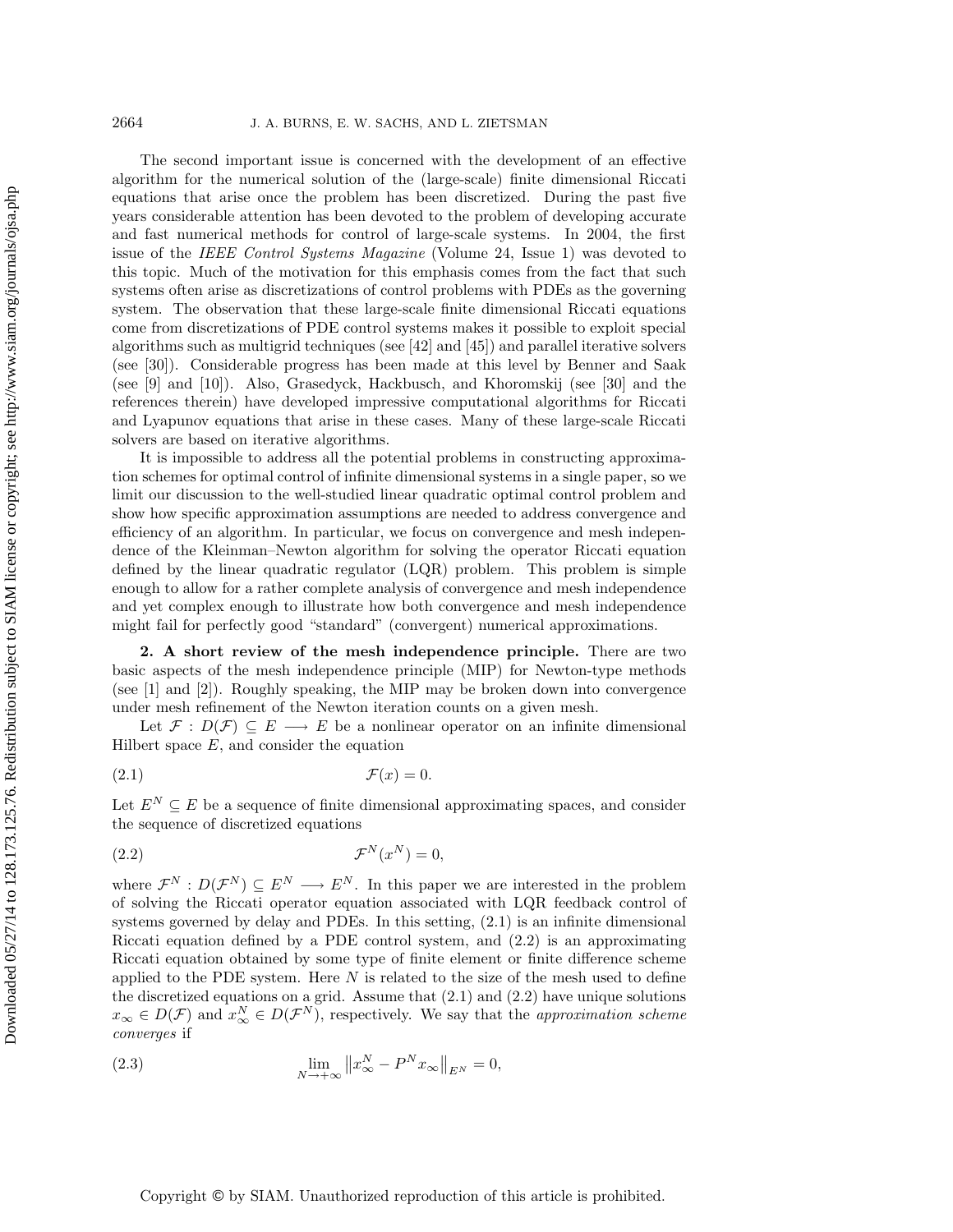where  $P^N : E \longrightarrow E^N$  is the orthogonal projection of E onto  $E^N$ .

Now assume that one applies a Newton-type algorithm to the infinite dimensional problem (2.1) and that the same algorithm is also applied to the corresponding finite dimensional approximate problem (2.2). For the moment assume both schemes produce quadratically convergent iterations  $x_k$  and  $x_k^N$ ,  $k = 1, 2, \ldots$  For a given  $\varepsilon > 0$ ,  $x_0 \in D(\mathcal{F})$  and  $x_0^N \in D(\mathcal{F}^N)$  define the numbers  $M(\varepsilon, x_0)$  and  $M^N(\varepsilon, x_0^N)$  by

$$
M(\varepsilon, x_0) \triangleq \inf\{k : ||x_k - x_\infty|| < \varepsilon\} \quad \text{and} \quad M^N(\varepsilon, x_0^N) \triangleq \inf\{k : ||x_k^N - x_\infty^N||_{E^N} < \varepsilon\},
$$

respectively. Here,  $x_0$  and  $x_0^N$  are the starting values for the iterations. The (strong) MIP (see Theorem 2.1 in [2]) takes the form

(2.4) 
$$
M(\varepsilon, x_0) = M^N(\varepsilon, P^N x_0) + \tau(N),
$$

where  $\tau(N) \longrightarrow 0$  as  $N \longrightarrow +\infty$ . Also, assume there are constants c and  $c^N$  such that

(2.5) 
$$
||x_{k+1} - x_{\infty}|| \leq c ||x_k - x_{\infty}||^2
$$

and

(2.6) 
$$
\|x_{k+1}^N - x_{\infty}^N\|_{E^N} \leq c^N \|x_k^N - x_{\infty}^N\|_{E^N}^2,
$$

respectively. Let  $\hat{c}$  and  $\hat{c}^N$  be the minimal values of c and  $c^N$  that satisfy (2.5) and (2.6), where  $x_0^N = P^N x_0$ . As noted in [2], since  $P^N : E \longrightarrow E^N$  is the orthogonal projection of  $E$  onto  $E^N$ , in some cases one can show that another form of the strong MIP is given by

$$
(2.7) \t\t\t \hat{c}^N = \hat{c} + \gamma(N),
$$

where  $\gamma(N) \longrightarrow 0$  as  $N \longrightarrow +\infty$ . The basic idea behind these strong versions of mesh independence is that the number of iterations required to achieve a given error tolerance is independent of the mesh size and asymptotically converges to the number of infinite dimensional iterations (theoretically) required to attain the same tolerance. A weaker form of the MIP would require only that, if one has the estimates (2.5) and (2.6), then

$$
(2.8) \t\t c^N = c + \delta(N),
$$

where  $\delta(N) \longrightarrow 0$  as  $N \longrightarrow +\infty$ . Although the constants c and  $c^N$  are not the minimal values, it follows that the number of iterations required to solve the discretized equations  $\mathcal{F}^N(x^N) = 0$  is essentially independent of the mesh size.

**3. Mesh independence for the infinite dimensional Riccati equation.** In this paper we focus on the case where the nonlinear function  $\mathcal{F} = \mathcal{F}(\Pi)$  is defined by an infinite dimensional Riccati operator equation of the form

(3.1) 
$$
\mathcal{F}(\Pi) = A^*\Pi + \Pi A - \Pi BB^*\Pi + C^*C = 0,
$$

where A generates a strongly continuous semigroup on a Hilbert space  $H$ . Here  $\mathcal{F}: D(\mathcal{F}) \subseteq E \longrightarrow E$ , where E is the space of bounded linear operators on H.

*Remark* 3.1. It is important to note that in most applications the operator  $\vec{A}$  is unbounded, and even if the  $B$  and  $C$  operators are bounded, the nonlinear operator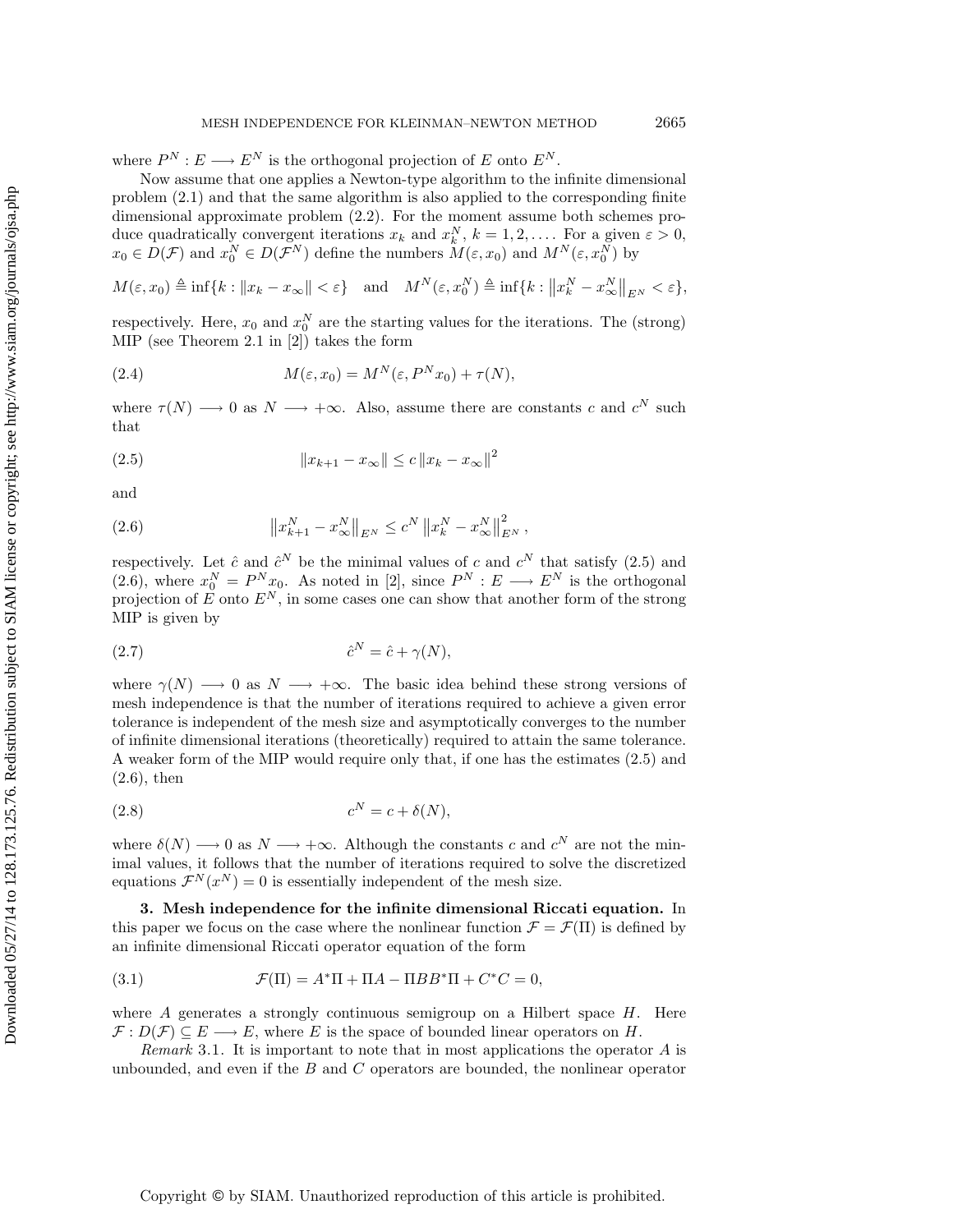$\mathcal F$  will not be continuous on its domain. Therefore,  $\mathcal F$  will not have a Lipschitz continuous Fréchet derivative, and the analysis used in  $[1]$  and  $[2]$  is not directly applicable. In particular, convergence proofs for the infinite dimensional Newton algorithm that depend on the existence of the Fréchet derivative cannot be used in this setting. As noted by Damm and Hinrichsen in  $[23]$ , the existence of the Fréchet derivative can be relaxed if one works in ordered Banach spaces. Indeed, they provide a general convergence result under the blanket assumptions that  $E$  is ordered by a closed, solid, regular convex cone and that  $\mathcal F$  is continuous on its domain (see page 50) in  $[23]$ ). Moreover, even when using the ordered space approach, we see that Fréchet differentiability was needed to obtain quadratic convergence of the Newton method (see page 56 in [23]). However, for the delay systems below (and other PDE control systems) these assumptions do not hold.

In the finite dimensional case, the "natural" space of operators is the set  $E = \mathcal{H}^n$ of  $n \times n$  Hermitian matrices with (Frobenius) trace norm. As noted in [23], if one uses the cone  $\mathcal{C} = \mathcal{H}_{+}^{n} = \{\Pi \in \mathcal{H}^{n} : \Pi \ge 0\}$ , then  $\mathcal{C}$  satisfies the blanket assumptions above. In an infinite dimensional setting, verifying these assumptions is nontrivial or impossible, depending on the choice of  $E$ . One might be tempted to use the infinite dimensional analogue and set  $E = H$  to be the set of all trace class operators on the Hilbert space H. If the solution  $\Pi$  to (3.1) is not of trace class (see Example 1), then this is not a reasonable choice for  $E$ . Even if the solution is of trace class, one might still need to work in a larger space to develop practical approximation schemes for numerical solutions. In this setting, if  $E = \mathcal{L}(H, H)$  is the space of bounded linear operators on H and one sets  $C = H_+ = \{\Pi \in H : \Pi \geq 0\}$  to be the cone of nonnegative definite trace operators, then  $\mathcal C$  is not solid. Hence, a direct application of the results in [23] is not possible.

In the case when the nonlinear equation  $(3.1)$  is a Riccati equation defining an LQR controller, it is possible to extend the finite dimensional proof of Mehrmann in [40] to a rather general class of infinite dimensional problems. We take this approach and present a complete convergence proof for the infinite dimensional Kleinman– Newton algorithm in the space  $E = \mathcal{L}(H, H)$ . Although this proof is similar in spirit to the results in [40], there are some technical details that require attention. Moreover, this approach provides explicit bounds and estimates that we later use to establish mesh independence. This is another reason we do not use the approach in [23] based on ordered spaces. The following example illustrates that even if  $A, B$ , and  $C$  are bounded, the solution to the operator Riccati equation (3.1) does not have to be of trace class. Later we shall use this example to illustrate the importance of the compactness assumptions.

*Example 1.* Let  $H = \mathbb{R} \times L^2$ , and define the operators A, B, and C on H by

$$
A = \begin{bmatrix} -1 & 0 \\ 0 & -I \end{bmatrix}, \quad B = \begin{bmatrix} 1 & 0 \end{bmatrix}^T, \text{ and } C = \begin{bmatrix} \sqrt{3} & 0 \\ 0 & \sqrt{2}I \end{bmatrix},
$$

respectively. Here I is the identity on  $L^2$ . By direct computation it follows that

$$
\Pi = \left[ \begin{array}{cc} 1 & 0 \\ 0 & I \end{array} \right]
$$

is the solution to the Riccati equation (3.1). Since the identity operator is not compact, Π is not of trace class. On the other hand, for this simple example, F is continuously Fréchet differentiable, and convergence of the infinite dimensional Kleinman–Newton algorithm follows directly from [1] and [2].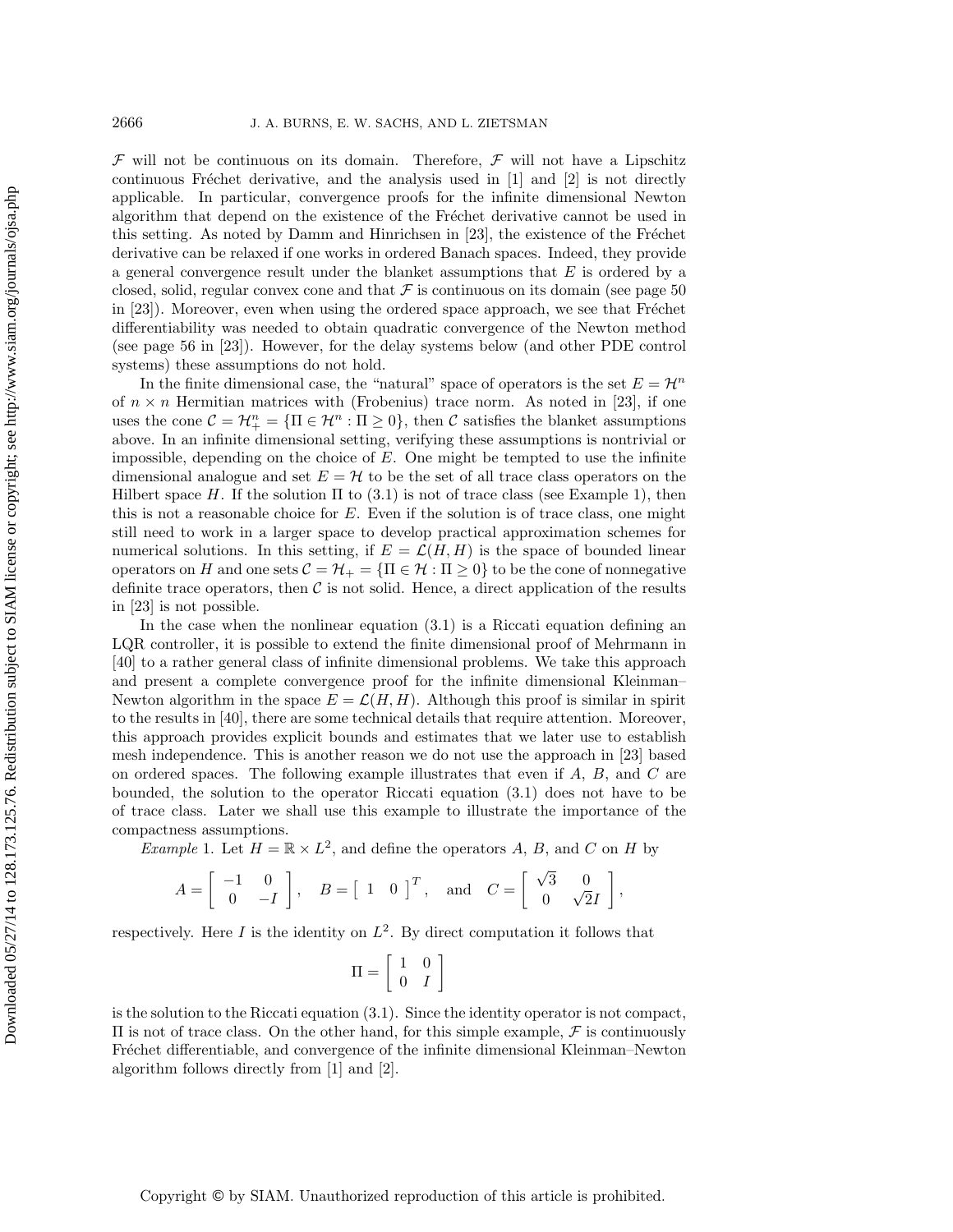It is well known that under very mild conditions on the LQR problem, and assuming that the discretization scheme preserves the basic control system properties, both (2.1) and (2.2) have unique solutions in the set of nonnegative self-adjoint bounded linear operators. The issues to be resolved are as follows:

- (i) What conditions must be placed on the discretization scheme to guarantee that the solutions to the approximating equations  $(2.2)$  converge in norm to the solution of the infinite dimensional problem (2.1)? In some sense this is a classic numerical analysis problem. However, for the Riccati equation (3.1), the conditions for norm convergence are nontrivial and the best results are stated in terms of control system properties.
- (ii) Does the infinite dimensional Kleinman–Newton algorithm converge quadratically when applied to the infinite dimensional operator Riccati equation? As noted above, there are several approaches to this question. For applications to delay and PDE systems, our approach offers explicit bounds which are helpful in establishing mesh independence, and this approach does not require continuity of  $\mathcal{F}$ .
- (iii) Finally, what conditions must be placed on the discretization scheme to guarantee that the Kleinman–Newton algorithm satisfies MIP estimates of the form (2.4), (2.7), or (2.8)?

In this paper we focus on these issues. First, we give a brief review of what is known about convergence of discretization schemes for the infinite dimensional LQR control problem.

**4. A summary of approximation results for LQR control.** Most of the numerical schemes for approximating systems governed by PDEs developed during the past 50 years focused on methods that provided convergent and efficient simulations. However, the LQR problem is an optimal control problem on an infinite time interval, and it is possible to clearly identify two additional requirements that need to be placed on an approximation scheme to ensure convergence of the control design. Moreover, we shall show that these requirements also play a role in determining mesh independence of the Kleinman–Newton algorithm. In particular, dual convergence and preservation of exponential stability (POES) play central roles in both convergence and mesh independence. The POES condition was first introduced by Banks and Kunisch in [7] as a technical assumption needed to establish strong convergence of the Riccati operators for parabolic PDE control problems. This condition is equivalent to the uniform stabilizability defined in Assumption 7.3 below. In some cases one can relax the POES assumption and still obtain strong (and even norm) convergence of the Riccati operators. For example, the spline scheme developed for delay systems by Kappel and Salamon in [36] produced convergent Riccati operators even though POES was not satisfied (see [35] and [37]). Kappel and Salamon replaced the POES assumption with a uniform output and input-output stability condition and proved strong convergence of the Riccati operators. Ito [33], [34] used the version given in Assumption 7.3 to establish norm convergence. We will say more about this when we discuss the numerical results below.

In 1969 Sasai and Shimemura [47] was among the first researchers to recognize the importance of dual convergence for infinite dimensional LQR problems (also see [46] and [48]). Gibson (see [27], [28], [29]) established a general framework for developing approximation schemes for LQR problems and applied his results to control systems governed by delay and hyperbolic PDEs. If one is interested only in weak convergence of the functional gains, then dual convergence may not be essential (see [24] and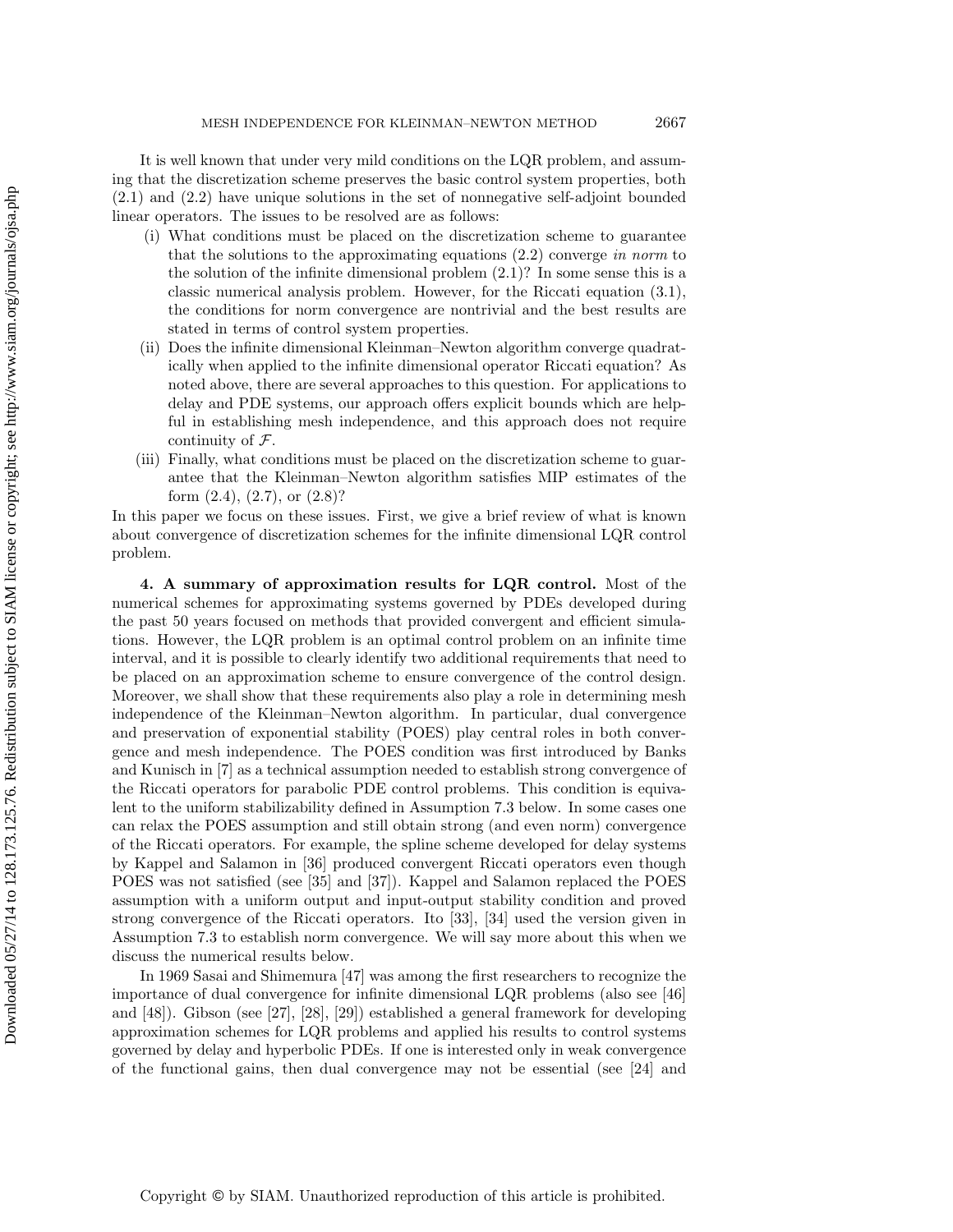[25]). However, as observed in [8] and [13], weak convergence may not be sufficient for practical design, and, as shown in [16], not all standard schemes yield dual convergent algorithms. In particular, the finite element scheme developed in [5] is not dual convergent and does not produce strongly convergent functional gains.

At this point, there is no general method that can address the issue of dual convergence. However, for delay systems, two approaches have emerged. The first method is based on constructing numerical schemes that are dual convergent. The excellent survey by Kappel [35] focuses on this approach. A second approach is based on constructing separate numerical schemes for the forward problem and the dual problem. This is the approach carried out for delay equations by Germani, Manes, and Pepe in the paper [26]. It is important to note that extending any of these methods to other types of PDE-based systems is not a trivial exercise.

The key point here is that in order to develop numerical schemes for control of infinite dimensional systems, one must first ensure that certain control system properties are preserved under the approximation. Once this issue is resolved, it is important to consider the problem of numerically solving the finite dimensional problem. In particular, it is possible to construct several numerical schemes that preserve the required control system properties (stabilizability, detectability, etc.), but the resulting finite dimensional control problems may differ dramatically in conditioning and computational complexity.

In this paper we focus on an iterative method for solving the Riccati equations associated with LQR problems. We show that the infinite dimensional Kleinman– Newton iterations converge to the Riccati operator for the infinite dimensional problem, and we investigate mesh independence. Although the basic ideas used in the proof are similar to those found in papers on the finite dimensional problem, there are certain estimates that provide insight into general connections between preservation of control system properties, convergence, and mesh independence. These results provide a framework that can be employed to analyze specific finite dimensional approximations. We close with an application of these results to delay systems and a discussion of the averaging schemes found in [3] and [16] and the spline/finite element schemes given in  $[4]$ ,  $[5]$ , and  $[8]$ .

As noted above, the MIP does not make sense unless one has norm convergence of the discretized Riccati operators. It is known (see [16]) that the spline/finite element scheme for delay systems given in [5] does not produce norm convergent Riccati operators. This problem can also be seen in the much simpler Example 2 given in section 7.1 below.

**5. Problem setting and basics.** We consider the following LQR problem in an abstract Hilbert space setting. Let  $U, H$ , and Y be Hilbert spaces over the reals. If Z and W are any two Hilbert spaces, then we denote by  $\mathcal{L}(Z,W)$  the linear space of linear bounded operators from Z into W. In the special case where  $W = Z$ , we set  $\mathcal{L}(Z) = \mathcal{L}(Z, Z)$ . The system equation is given in state space form by

(5.1) 
$$
\dot{z}(t) = Az(t) + Bu(t), \quad t \ge 0, \quad z(0) = z_0 \in H,
$$

where A generates a strongly continuous semigroup on H and  $B \in \mathcal{L}(U, H)$ .

The assumption that  $B \in \mathcal{L}(U, H)$  implies we are considering only bounded input operators. Let  $C \in \mathcal{L}(H, Y)$ , and define the quadratic cost function  $J(u)$  by

(5.2) 
$$
J(u) = \int_0^\infty (||Cz(s)||^2 + ||u(s)||^2) ds,
$$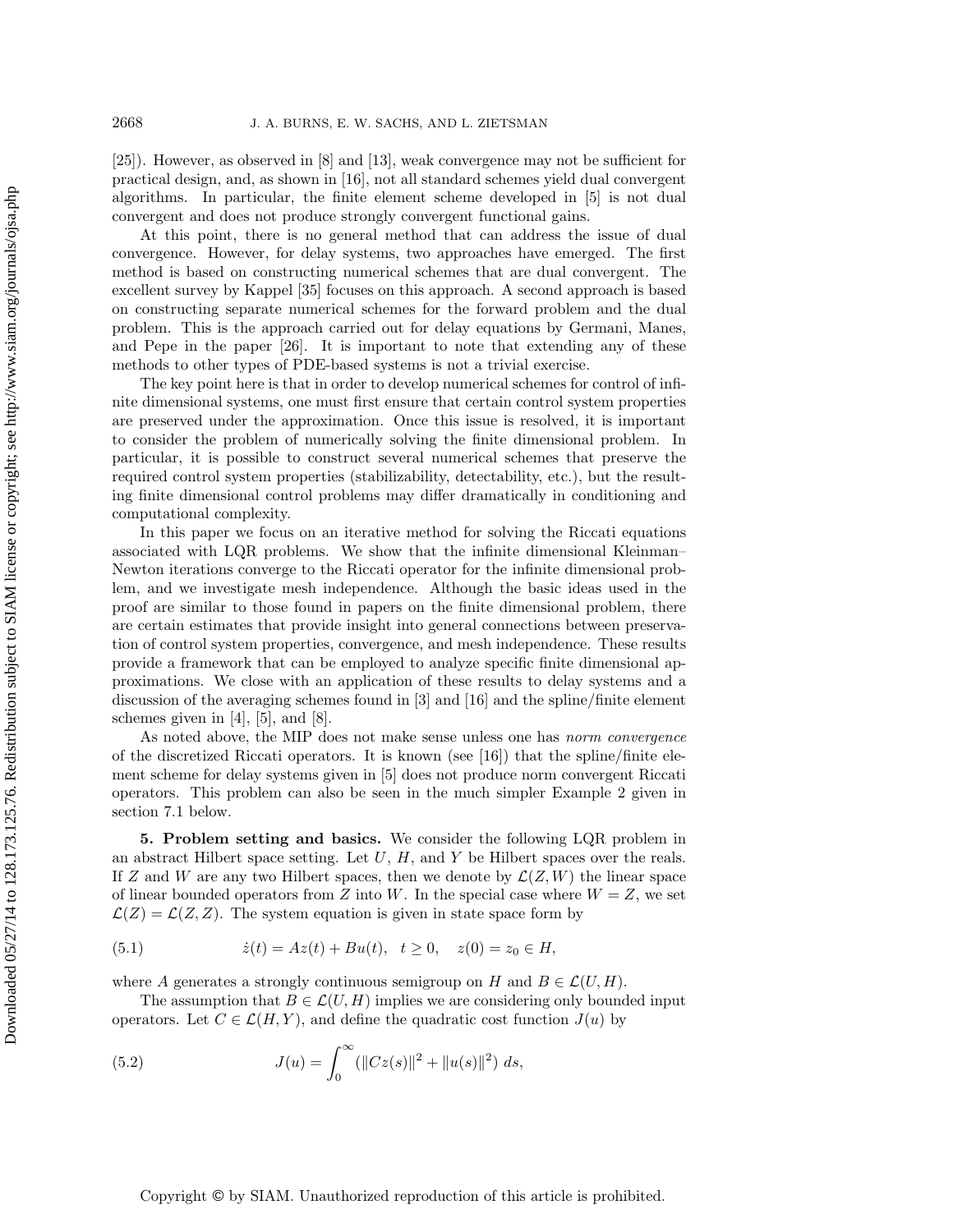where  $z(s)$  is the solution to (5.1) for a given control  $u \in L^2(0,\infty;U)$ . The LQR control problem is to minimize the quadratic cost  $J(u)$  over all controls  $u \in L^2(0,\infty;U)$ .

It is well known (see [11], [12]) that under certain assumptions, the optimal control is given by state feedback  $u_{opt} = -Kz(t)$ , where

$$
(5.3) \t\t K = B^*X,
$$

and  $X \in \mathcal{L}(H)$  is a solution of an abstract algebraic Riccati operator equation of the form

(5.4) 
$$
A^*X + XA - XBB^*X + C^*C = 0.
$$

In order to formulate an abstract Newton method for solving this nonlinear operator equation in  $\mathcal{L}(H)$ , we first have to specify the appropriate mappings. Let  $\Sigma(H) = \{\Pi \in \mathcal{L}(H) : \Pi \text{ self-adjoint }\}$  be the space of self-adjoint bounded linear operators on H, and let  $\Sigma^+(H) = {\Pi \in \Sigma(H) : (\Pi x, x) \geq 0}$  for all  $x \in H}$  denote the subspace of nonnegative operators in  $\Sigma(H)$ .

Since A is an unbounded operator in  $(5.4)$ , we define a map A which can be formally written as  $\mathcal{A}(\Pi) = A^* \Pi + \Pi A$  and can be defined rigorously as in [12, page 151]. In particular, for a given  $\Pi \in \Sigma(H)$ , set

$$
\phi_{\Pi}(x,y) = (\Pi x, Ay) + (Ax, \Pi y), \quad x, y \in D(A),
$$

and define

$$
D(\mathcal{A}) = \{ \Pi \in \Sigma(H) : \phi_{\Pi} \text{ can be extended to a continuous sesquilinear operator on } H \times H \}.
$$

This unique extension of  $\phi_{\Pi}$  as a continuous sesquilinear form on  $H \times H$  will also be denoted by  $\phi_{\Pi}$ . For each  $\Pi \in D(\mathcal{A})$ , one can define a linear operator, denoted by  $\mathcal{A}(\Pi) \in \Sigma(H)$ , by the identity

(5.5) 
$$
(\mathcal{A}(\Pi)x, y) = \phi_{\Pi}(x, y) = (\Pi x, Ay) + (Ax, \Pi y), \quad x, y \in D(A), \ \Pi \in D(\mathcal{A}).
$$

Therefore, we have defined a linear operator  $\mathcal{A}: D(\mathcal{A}) \subset \Sigma(H) \to \Sigma(H)$ , and in [12, page 152], it is shown that for  $\Pi \in D(\mathcal{A})$  and  $x \in D(\mathcal{A})$  one has  $\Pi x \in D(\mathcal{A}^*)$  and

(5.6) 
$$
\mathcal{A}(\Pi)x = A^*\Pi x + \Pi Ax.
$$

The previous notation allows us to precisely define a solution of the abstract Riccati operator equation.

DEFINITION 5.1. The bounded linear operator  $X$  is called a strict solution of the Riccati equation (5.4) if  $X \in D(\mathcal{A})$  and

$$
(5.7) \qquad \mathcal{A}(X) - XBB^*X + C^*C = 0.
$$

The bounded linear operator  $X$  is called a weak solution of the Riccati equation (5.4) if  $X \in D(\mathcal{A})$  and

$$
(5.8) \qquad (Xx, Ay) + (Ax, Xy) - (B^*Xx, B^*Xy) + (Cx, Cy) = 0, \quad x, y \in D(A).
$$

It is shown on page 262 in [12] that for  $X \in \Sigma^+(H)$  a strict solution is equivalent to a weak solution of (5.4). Although we might use the notation of the operator equation, in this paper we deal with weak solutions. The existence and uniqueness of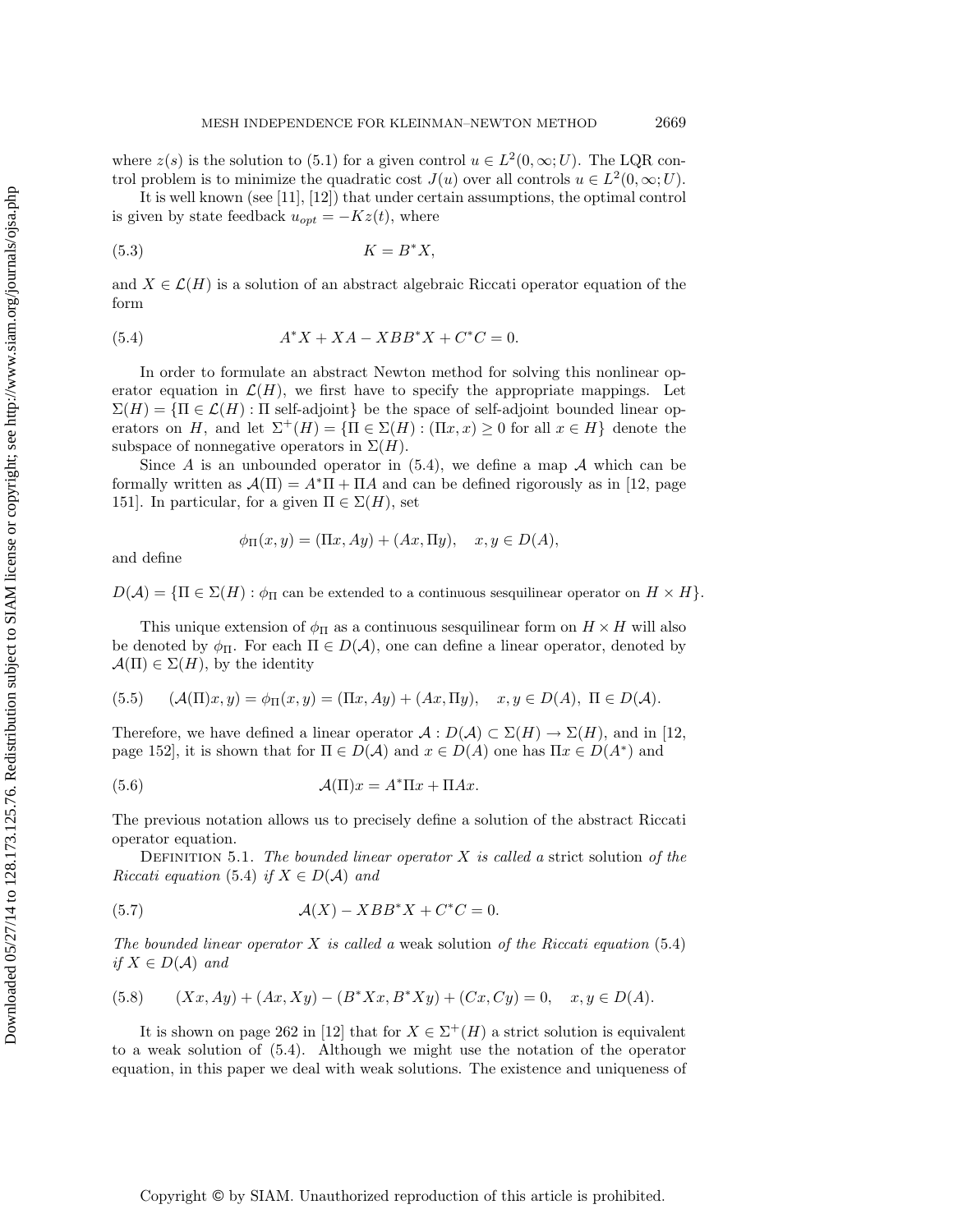solutions to the Riccati operator equation are not necessarily guaranteed. We follow the definitions and notation in [12].

DEFINITION 5.2. (i) The system  $(A,B)$  is called stabilizable if there exists a bounded linear operator  $K : H \to U$  such that  $(A - BK)$  generates an exponentially stable  $C_0$ -semigroup on H.

(ii) The pair  $(A, C)$  is called detectable if there exists a bounded linear operator  $F: Y \to X$  such that  $(A + FC)$  generates an exponentially stable  $C_0$ -semigroup on H.

Since  $B$  and  $C$  are bounded, the following theorem follows from [11, Part III, Prop. 2.3, Prop. 3.2, and Cor. 4.2].

THEOREM 5.3. If  $(A, B)$  is stabilizable, then there exists a minimal solution  $X_{min} \in \Sigma^+(H)$  of the Riccati equation (5.8). If, in addition,  $(A, C)$  is detectable, then  $A - BB^*X_{min}$  generates an exponentially stable semigroup and  $X_{min}$  is the unique solution of the Riccati equation (5.8) in  $\Sigma^+(H)$ .

In the Newton iteration, we will see that the Newton steps are defined by the solutions of a generalized Lyapunov equation. Therefore, we recall a few facts about Lyapunov equations in Hilbert spaces. The following result is found on pages 19–28 in [11].

THEOREM 5.4. Let  $S(\cdot)$  denote a strongly continuous semigroup on a Hilbert space H with an infinitesimal generator A. Then the following statements are equivalent.

(i) The semigroup  $S(\cdot)$  is exponentially stable; i.e., there exist  $\omega > 0$  and  $M \ge 1$ such that

(5.9) 
$$
||S(t)x|| \le Me^{-\omega t} ||x|| \quad \text{for all } x \in H, \quad t \ge 0.
$$

(ii) There exists a positive  $P \in \Sigma^+(H)$  such that

(5.10) 
$$
(Px, Ay) + (Ax, Py) + (x, y) = 0, \quad x, y \in D(A).
$$

When applying Newton's method, we obtain Lyapunov equations that are more general where the identity term  $(x, y)$  is replaced by a more general term  $(x, Qy)$  with possible nonnegativity or positivity properties. However, from the representation formula for solutions of Lyapunov equations, one can establish the following result (see [22, page 252]).

THEOREM 5.5. Let  $S(\cdot)$  denote a strongly continuous semigroup on a Hilbert space H with an infinitesimal generator A. If  $S(\cdot)$  is exponentially stable and  $Q \in \Sigma(H)$ , then there exists a unique solution  $X \in \Sigma(H)$  of

(5.11) 
$$
(Xx, Ay) + (Ax, Xy) + (x, Qy) = 0, \quad x, y \in D(A).
$$

Moreover, X has the representation

(5.12) 
$$
X = \int_0^\infty S^*(t)QS(t)dt,
$$

and if  $Q \in \Sigma^+(H)$ , then  $X \in \Sigma^+(H)$ .

**6. The Kleinman–Newton method in Hilbert space.** In this section we define the Kleinman–Newton algorithm and establish convergence. Throughout this section we make the following assumption.

ASSUMPTION 6.1. Let A be the infinitesimal generator of a semigroup on  $H$ ,  $B \in \mathcal{L}(U, H)$ , and  $C \in \mathcal{L}(H, Y)$ . We assume that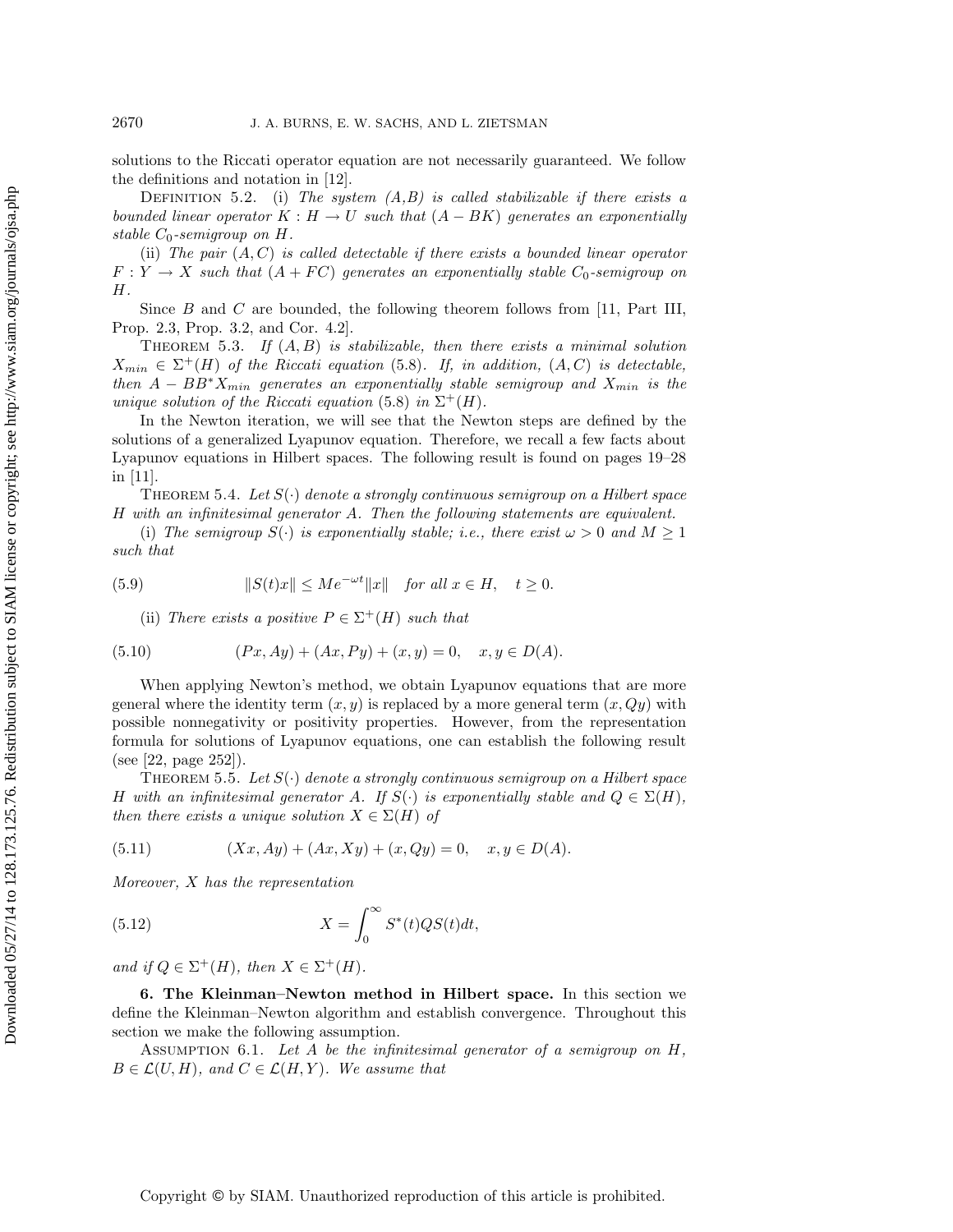- (i) the system  $(A, B)$  is stabilizable and the pair  $(A, C)$  is detectable, and
- (ii) an operator  $X_0 \in \Sigma^+(H)$  is given such that  $A BB^*X_0$  generates an exponentially stable semigroup on H.

We solve the abstract algebraic equation (5.7) by Newton's method. We seek a bounded linear operator  $X \in D(\mathcal{A})$ , which provides a solution to the Riccati equation  $\mathcal{F}(X) = 0$  where the nonlinear mapping  $\mathcal{F}: D(\mathcal{A}) \subset \Sigma(H) \to \Sigma(H)$  is defined by

(6.1) 
$$
\mathcal{F}(X) = \mathcal{A}(X) - XBB^*X + C^*C.
$$

In particular, we look for weak solutions to the equation  $\mathcal{F}(X) = 0$  as defined by (5.8).

Formally applying Newton's method to  $\mathcal{F}(X) = 0$  leads to the iteration

$$
\mathcal{A}(X_{k+1} - X_k) - X_k BB^*(X_{k+1} - X_k) - (X_{k+1} - X_k) BB^* X_k + \mathcal{A}(X_k) - X_k BB^* X_k + C^* C = 0,
$$

or equivalently,

(6.3) 
$$
\mathcal{A}(X_{k+1}) - X_k BB^* X_{k+1} - X_{k+1} BB^* X_k + X_k BB^* X_k + C^* C = 0.
$$

After rearranging some terms, it follows that the weak formulation of this scheme has the form

$$
(X_{k+1}x, (A - BB^*X_k)y) + ((A - BB^*X_k)x, X_{k+1}y)
$$
  
= -(B^\*X\_kx, B^\*X\_ky) - (Cx, Cy), x, y, \in D(A).

In what follows we will establish the following convergence theorems for Newton's method. We split up the statements into three parts according to the tools being used in the proof. We follow the structure of the proof for the finite dimensional case given in [40] (see pages 91–94).

THEOREM 6.2. If Assumption 6.1 holds, then

- (i) the Newton iteration (6.4) is well defined and has a unique solution  $X_k \in$  $\Sigma^+(H)$ ,  $k = 1, 2, \ldots$ , and
- (ii) the closed-loop operators  $A BB^*X_k$ ,  $k = 1, 2, ...,$  generate exponentially stable semigroups  $S_k(t)$ .

*Proof.* Let us assume, by induction, that  $X_k \in \Sigma^+(H)$  is such that  $A - BB^*X_k$ generates an exponentially stable semigroup  $S_k(t)$ . In particular, there exist  $M_k \geq 1$ and  $\omega_k > 0$  such that

$$
(6.5) \t\t\t\t||S_k(t)|| \le M_k e^{-\omega_k t}.
$$

Theorem 5.5 applied to equation (6.4) yields the existence of the next iterate,  $X_{k+1} \in$  $\Sigma^+(H)$ . By adding and subtracting terms involving  $X_{k+1}$  and reordering, (6.4) can now be rewritten as

$$
(X_{k+1}x, (A - BB^*X_{k+1})y) + ((A - BB^*X_{k+1})x, X_{k+1}y)
$$
  
= - $(B^*X_{k+1}x, B^*X_{k+1}y) - (Cx, Cy)$   
- $(B^*(X_{k+1} - X_k)x, B^*(X_{k+1} - X_k)y), x, y \in D(A).$ 

From (6.6) the operator  $X_{k+1}$  can be viewed as a solution  $X_{k+1} \in \Sigma^+(H)$  of a Lyapunov equation of the form (5.11) with the infinitesimal generator  $A - BB^*X_{k+1}$ of a semigroup denoted by  $S_{k+1}(t)$ . Since  $X_{k+1}$  exists, we define

$$
V(t, z) := (X_{k+1}S_{k+1}(t)z, S_{k+1}(t)z), \quad z \in D(A - BB^*X_{k+1}).
$$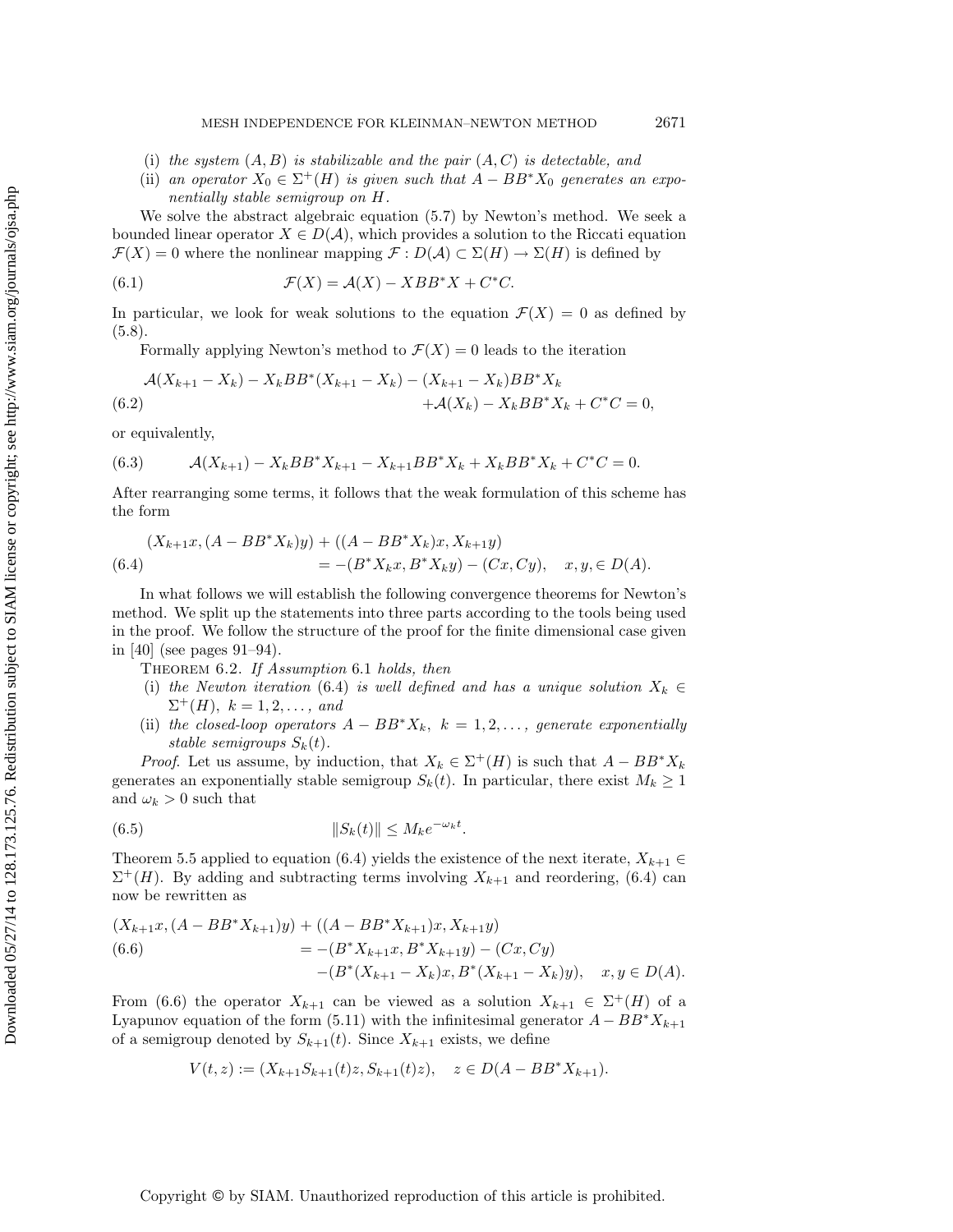It follows from (6.6) that  $\frac{dV}{dt}(t, z) = -\Phi(t)$ , where

$$
\Phi(t) = \|B^* X_{k+1} S_{k+1}(t)z\|^2 + \|CS_{k+1}(t)z\|^2 + \|B^* (X_{k+1} - X_k) S_{k+1}(t)z\|^2.
$$

Since  $X_{k+1} \in \Sigma^+(H)$ , an integration of the previous equation yields

$$
\int_0^t \Phi(s) \, ds = V(0, z) - V(t, z) \le V(0, z)
$$

for all  $t > 0$  and  $z \in D(A - BB^*X_{k+1})$ . The domain  $D(A - BB^*X_{k+1})$  is dense in H, which implies that for all  $z \in H$  there is a constant  $c_z$  such that

(6.7) 
$$
\int_0^\infty \|B^*(X_{k+1} - X_k)S_{k+1}(t)z\|^2 dt \le \int_0^\infty \Phi(t) dt \le c_z.
$$

Set  $A_k = A - BB^*X_k$  so that  $A_{k+1} = A - BB^*X_{k+1} = A_k + BB^*(X_k - X_{k+1}).$ Observe that  $z_{k+1}(t) = S_{k+1}(t)z$  is the solution of

$$
\dot{z}_{k+1}(t) = A_{k+1}z_{k+1}(t) = A_kz_{k+1}(t) + BB^*(X_k - X_{k+1})z_{k+1}(t), \quad z_{k+1}(0) = z,
$$

and is given by

$$
z_{k+1}(t) = S_k(t)z + \int_0^t S_k(t-s)BB^*(X_k - X_{k+1})z_{k+1}(s)ds.
$$

Using the assumption that  $S_k(t)$  is exponentially stable so that (6.5) holds, we have

$$
||z_{k+1}(t)|| \leq ||S_k(t)z|| + \int_0^t ||S_k(t-s)||||BB^*(X_k - X_{k+1})z_{k+1}(s)||ds
$$
  
\n
$$
\leq M_k e^{-\omega_k t} ||z|| + M_k ||B|| \int_0^t e^{-\omega_k(t-s)} ||B^*(X_k - X_{k+1})|| ||z_{k+1}(s)||ds.
$$

Gronwall's inequality, together with (6.7), yields

$$
\int_0^\infty \|S_{k+1}(t)z\|^2 dt = \int_0^\infty \|z_{k+1}(t)\|^2 dt \le c_z, \quad z \in D(A - BB^*X_{k+1}).
$$

By density this holds for all  $z \in H$ , and by Theorem 5.1.2 in [22] we obtain that  $S_{k+1}$  is an exponentially stable semigroup. This concludes the induction step and the proof.  $\Box$ 

THEOREM 6.3. If Assumption 6.1 holds, then

- (i) the sequence  $X_k$  converges in  $\Sigma^+(H)$  and  $\lim_{k\to\infty} X_k = X_\infty \in \Sigma^+(H)$ . Moreover,  $X_{\infty}$  is a weak solution to  $\mathcal{F}(X_{\infty})=0;$
- (ii) the closed-loop operator  $A BB^*X_{\infty}$  generates an exponentially stable semigroup  $S_{\infty}(t)$  satisfying

(6.8) 
$$
||S_{\infty}(t)|| \le Me^{-\omega t}
$$

for constants  $M \geq 1$  and  $\omega > 0$ ;

(iii) the Newton iterates satisfy  $0 \le X_\infty \le \cdots \le X_{k+1} \le X_k \le \cdots \le X_1$ . Proof. If we increase the index in (6.4) by one, we obtain

$$
(X_{k+2}x, (A - BB^*X_{k+1}y)) + ((A - BB^*X_{k+1})x, X_{k+2}y)
$$
  
= -(B^\*X\_{k+1}x, B^\*X\_{k+1}y) - (Cx, Cy), x, y \in D(A).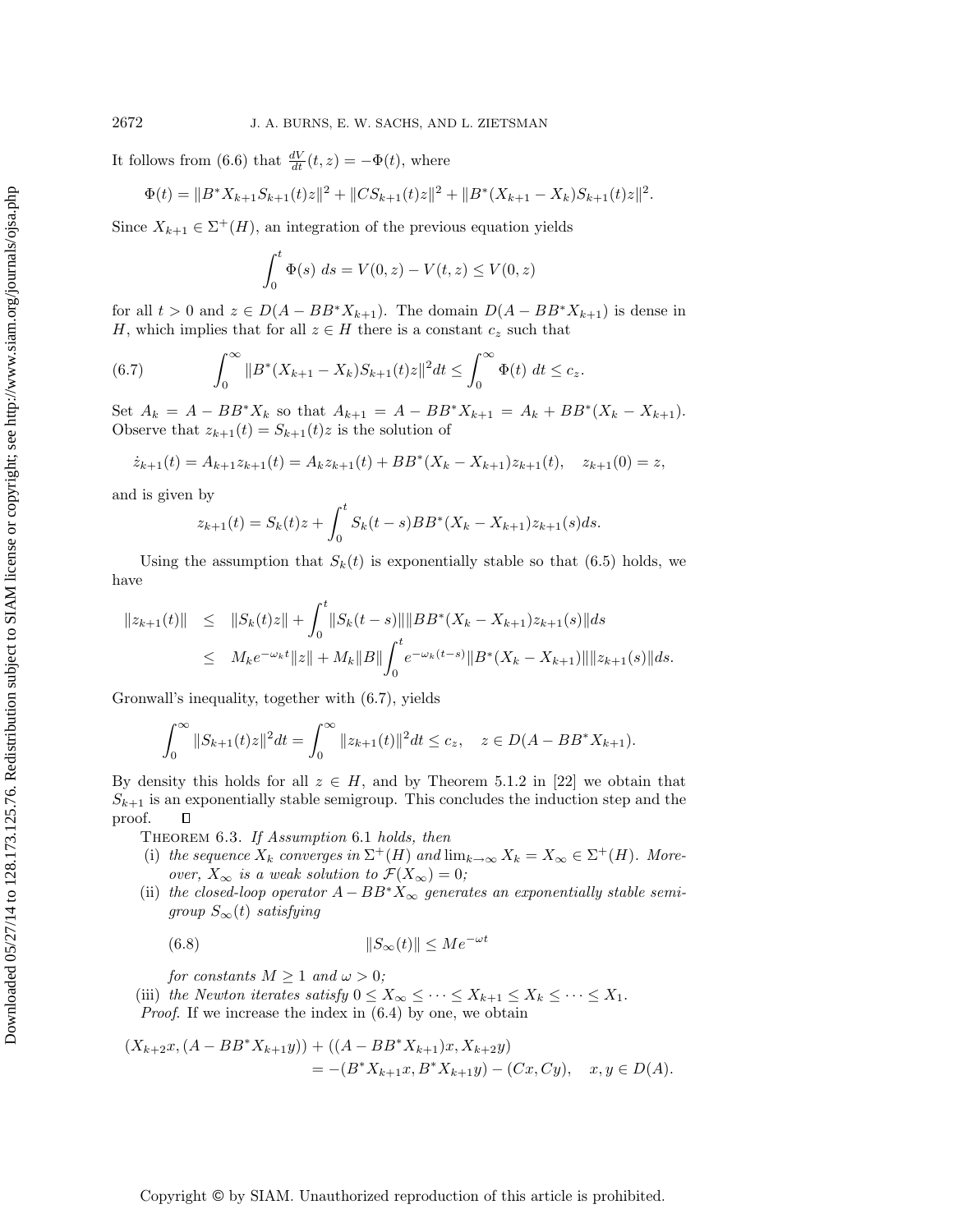Subtracting this from (6.6) yields

(6.9)  
\n
$$
((X_{k+1} - X_{k+2})x, (A - BB^*X_{k+1}y)) + ((A - BB^*X_{k+1})x, (X_{k+1} - X_{k+2})y)
$$
\n
$$
= -(B^*(X_{k+1} - X_k)x, (B^*(X_{k+1} - X_k)y), x, y \in D(A).
$$

We can infer from Theorem 5.5 that  $X_{k+1} - X_{k+2} \ge 0, k = 0, 1, 2, \ldots$ 

Therefore  $X_k \in \Sigma^+(H)$  is a sequence of operators which is decreasing and bounded from below by 0. By [39, page 282], there exists an  $X_{\infty} \in \Sigma^+(H)$  with

$$
\lim_{k \to +\infty} X_k x = X_{\infty} x \quad \text{for all} \ \ x \in H.
$$

Passing to the limit in (6.4), we deduce that  $X_{\infty}$  satisfies the Riccati equation (5.8) in its weak form, and hence  $\mathcal{F}(X_\infty) = 0$ . Theorem 5.3 implies that the solution  $X_\infty$ is unique, and by Assumption 6.1,  $A - BB^*X_{\infty}$  generates an exponentially stable semigroup.  $\square$ semigroup.

THEOREM 6.4. If Assumption 6.1 holds, then for all  $k = 0, 1, 2, \ldots$ ,

$$
||X_{k+1} - X_{\infty}|| \le c||X_k - X_{\infty}||^2,
$$

where

$$
c = \int_0^\infty \|S_\infty^*(t)\| \|BB^*\| \|S_\infty(t)\| \ dt \leq \frac{M^2}{2\omega} \|BB^*\|
$$

and the constants  $M \geq 1$  and  $\omega > 0$  are given by (6.8).

*Proof.* By (6.3), the limit operator  $X_{\infty}$  satisfies the equation

(6.10) 
$$
\mathcal{A}(X_{\infty}) - X_{\infty}BB^*X_{\infty} + C^*C = 0.
$$

To shorten notation in the rest of the proof, all the equations are to be understood in the weak sense. Equation (6.10) can be rewritten as

(6.11)  
\n
$$
(A - BB^* X_{k+1})^* X_{\infty} + X_{\infty} (A - BB^* X_{k+1})
$$
\n
$$
= -X_{\infty} BB^* X_{\infty} - C^* C + (X_{\infty} - X_{k+1}) BB^* X_{\infty} + X_{\infty} BB^* (X_{\infty} - X_{k+1}).
$$

If we subtract  $(6.6)$  from  $(6.11)$ , we obtain

$$
(6.12)
$$
\n
$$
(A - BB^* X_{k+1})^* (X_{\infty} - X_{k+1}) + (X_{\infty} - X_{k+1})(A - BB^* X_{k+1})
$$
\n
$$
= X_{\infty} BB^* X_{\infty} - X_{k+1} BB^* X_{\infty} - X_{\infty} BB^* X_{k+1} + X_{k+1} BB^* X_{k+1}
$$
\n
$$
+ (X_{k+1} - X_k) BB^* (X_{k+1} - X_k)
$$
\n
$$
= (X_{\infty} - X_{k+1}) BB^* (X_{\infty} - X_{k+1}) + (X_{k+1} - X_k) BB^* (X_{k+1} - X_k).
$$

This implies that

(6.13)

$$
(A - BB^*X_{\infty})^*(X_{\infty} - X_{k+1}) + (X_{\infty} - X_{k+1})(A - BB^*X_{\infty})
$$
  
= -(X<sub>\infty</sub> - X<sub>k+1</sub>)BB^\*(X<sub>\infty</sub> - X<sub>k+1</sub>) + (X<sub>k+1</sub> - X<sub>k</sub>)BB^\*(X<sub>k+1</sub> - X<sub>k</sub>).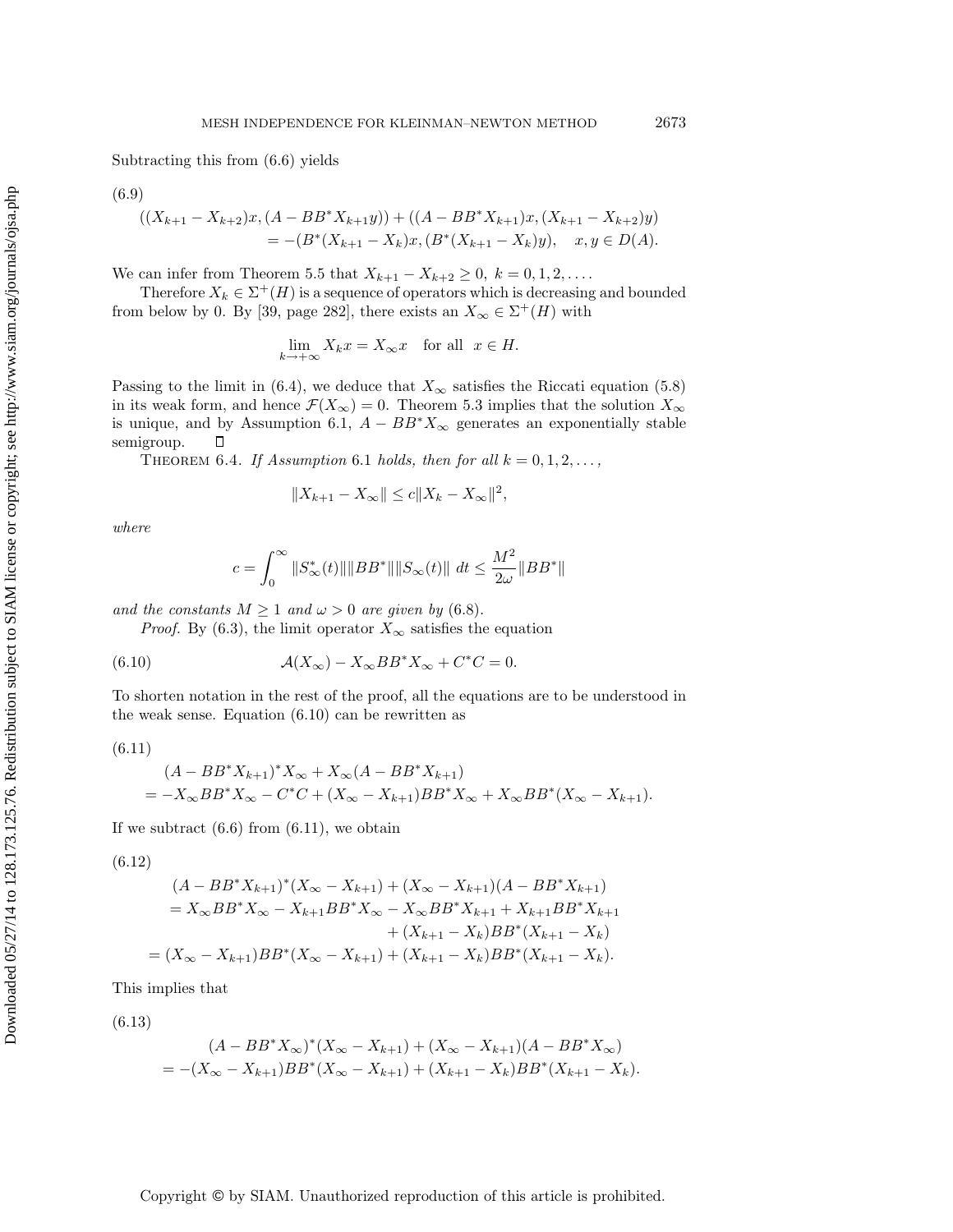Note that  $\Delta = X_{\infty} - X_{k+1}$  is the solution to the Lyapunov equation

$$
(A_{\infty})^* \Delta + \Delta (A_{\infty}) = -\hat{Q},
$$

where

$$
\hat{Q} = (X_{\infty} - X_{k+1})BB^*(X_{\infty} - X_{k+1}) - (X_{k+1} - X_k)BB^*(X_{k+1} - X_k)
$$

and  $A_{\infty} = A - BB^*X_{\infty}$  generates the exponentially stable semigroup  $S_{\infty}(t)$ . It follows from (5.12) in Theorem 5.5 above that the representation formula in Corollary 4.2 of [28] can be used to derive the following:

(6.14)

$$
0 \le X_{k+1} - X_{\infty} = \int_0^{\infty} S_{\infty}^*(t) \left\{ -(X_{\infty} - X_{k+1}) BB^*(X_{\infty} - X_{k+1}) \right. \\ \left. + (X_{k+1} - X_k) BB^*(X_{k+1} - X_k) \right\} S_{\infty}(t) dt
$$
  

$$
\le \int_0^{\infty} S_{\infty}^*(t) ((X_{k+1} - X_k) BB^*(X_{k+1} - X_k)) S_{\infty}(t) dt.
$$

Taking norms and using the fact that, for self-adjoint operators,  $||S|| = \sup_{||x|| \leq 1} (x, Sx)$ , we obtain

$$
(6.15)
$$

$$
||X_{k+1}-X_{\infty}|| \leq ||X_{k+1}-X_k||^2 \int_0^{\infty} ||S_{\infty}^*(t)|| ||BB^*|| ||S_{\infty}(t)|| dt = c||X_{k+1}-X_k||^2,
$$

where

$$
(6.16)
$$
  

$$
c = \int_0^\infty ||S^*_{\infty}(t)|| ||BB^*|| ||S_{\infty}(t)|| dt = ||BB^*|| \int_0^\infty ||S^*_{\infty}(t)|| ||S_{\infty}(t)|| dt \le \frac{M^2}{2\omega} ||BB^*||
$$

follows from (6.8). Since all the operators are self-adjoint, we have

$$
0 \le X_k - X_{k+1} \le X_k - X_\infty \quad \Rightarrow \quad ||X_k - X_{k+1}|| \le ||X_k - X_\infty||,
$$

which implies the quadratic rate of convergence

$$
||X_{k+1} - X_{\infty}|| \le c||X_k - X_{\infty}||^2
$$
.  $\Box$ 

**7. Approximation and mesh independence results.** In this section we focus on the problem of developing numerical schemes that yield convergent and meshindependent approximations of the infinite dimensional Riccati equation

$$
\mathcal{F}(X) = \mathcal{A}(X) - XBB^*X + C^*C = 0,
$$

where  $BB^*, CC^* \in \mathcal{L}(H)$  and  $\mathcal{A}: D(\mathcal{A}) \subset \Sigma(H) \to \Sigma(H)$  is defined as in section 5 by  $\mathcal{A}(\Pi)x = A^*\Pi x + \Pi Ax$ . Although it is possible to work in a very abstract setting, we use the approximation setup found in Ito's paper [33]. The resulting framework is general enough to handle a large class of problems and helps us keep the technical discussion to a minimum.

We consider a sequence of approximating problems defined by  $(H^N, A^N, B^N, C^N)$ , where  $H^N \subset H$  is a sequence of finite dimensional subspaces of H, and  $A^N \in$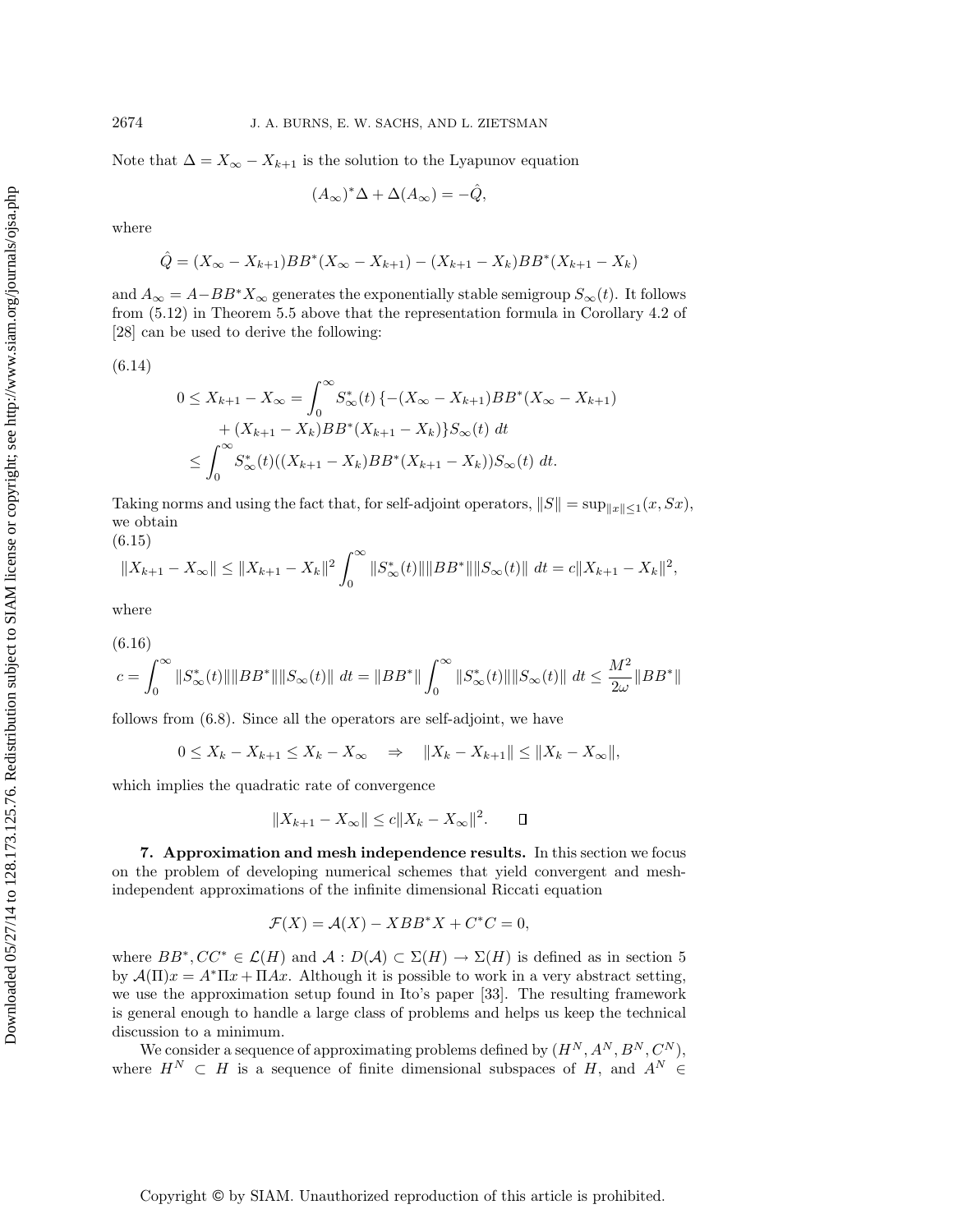$\mathcal{L}(H^N, H^N), B^N \in \mathcal{L}(U, H^N),$  and  $C^N \in \mathcal{L}(H^N, Y)$  are bounded linear operators. Let  $P^N: H \to H^N$  denote the orthogonal projection of H onto  $H^N$  satisfying  $||P^N|| \leq 1$ ,  $\begin{aligned} \text{and as } N \to \infty \text{ we have } ||P^N x - x|| \to 0 \text{ for all } x \in H. \text{ Note that if } T^N \text{ is any bounded} \end{aligned}$ linear operator on  $H^N$ , i.e.,  $T^N \in \mathcal{L}(H^N, H^N)$ , then  $T^N P^N$  belongs to  $\mathcal{L}(H, H^N)$  and the operator norms satisfy

$$
||T^N||_{\mathcal{L}(H^N, H^N)} = ||T^N P^N||_{\mathcal{L}(H, H^N)}.
$$

Therefore, we can use the notation  $||T^N|| = ||T^N P^N||$  without referring to the specific spaces.

Define the finite dimensional approximations for  $A$ ,

$$
\mathcal{A}^N : \Sigma(H^N) \to \Sigma(H^N), \quad N = 1, 2, \dots,
$$

by

$$
\mathcal{A}^N(\Pi^N) = [A^N]^* \Pi^N + \Pi^N A^N.
$$

The resulting approximating Riccati equation becomes

(7.1) 
$$
\mathcal{F}^N(X^N) = \mathcal{A}^N(X^N) - X^N B^N (B^N)^* X^N + (C^N)^* C^N = 0.
$$

In this section we distinguish between two types of sequences. Let  $X_k \in \mathcal{L}(H)$ denote the iterates of the Newton method for the infinite dimensional Riccati equation  $\mathcal{F}(X) = 0$ . Likewise,  $X_k^N \in \mathcal{L}(H^N)$  denotes the iterates of the Newton method for the discretized Riccati equation  $\mathcal{F}^N(X^N) = 0$ .

We first review the conditions on the approximating scheme  $(H^N, A^N, B^N, C^N)$ which are sufficient to guarantee that the approximating Riccati equation (7.1) admits a unique nonnegative solution  $X_{\infty}^N$ , and  $X_{\infty}^N P^N$  converges to the unique nonnegative solution  $X_{\infty}$  of the operator Riccati equation (6.1). These results can be found in Ito's paper [33]. We then focus on the issue of mesh independence for the Kleinman– Newton algorithm and present convergence rates.

**7.1. Convergence of approximating Riccati operators.** In order to discuss convergence of the finite dimensional approximating Riccati operators, we need to assume that the numerical scheme preserves the basic stabilizability and detectability conditions needed to guarantee that the LQR problem is well-posed. It is important to note that even standard numerical schemes may not preserve these important control system properties. However, for the delay systems considered below it is known that all of the schemes discussed in Kappel's survey [35] satisfy these conditions (see [15], [18], [19], and [28]). Moreover, as we see below, although these conditions are sufficient for the finite dimensional Newton iterates to converge, they do not guarantee that the limit of the Newton iterates  $X_{\infty}^N$  converges to  $X_{\infty}$  as  $N \to +\infty$ . We shall need additional properties on the approximating sequence  $(H^N, A^N, B^N, C^N)$ . We break these assumptions into three distinct hypotheses concerning the convergence of the operators, convergence of the adjoint operators, and preservation of uniform stabilizability/detectability under the approximation.

ASSUMPTION 7.1 (convergence). Assume that there is an  $N_s$  such that for all  $N>N_s$  the following conditions hold:

- (C-i) For each  $x \in H$ ,  $S^N(t)P^N x \longrightarrow S(t)x$  and the convergence is uniform in t on bounded subintervals of  $[0, +\infty)$ .
- (C-ii) For each  $u \in U$ ,  $B^N u \longrightarrow Bu$ , and for each  $x \in H$ ,  $C^N P^N x \longrightarrow Cx$ .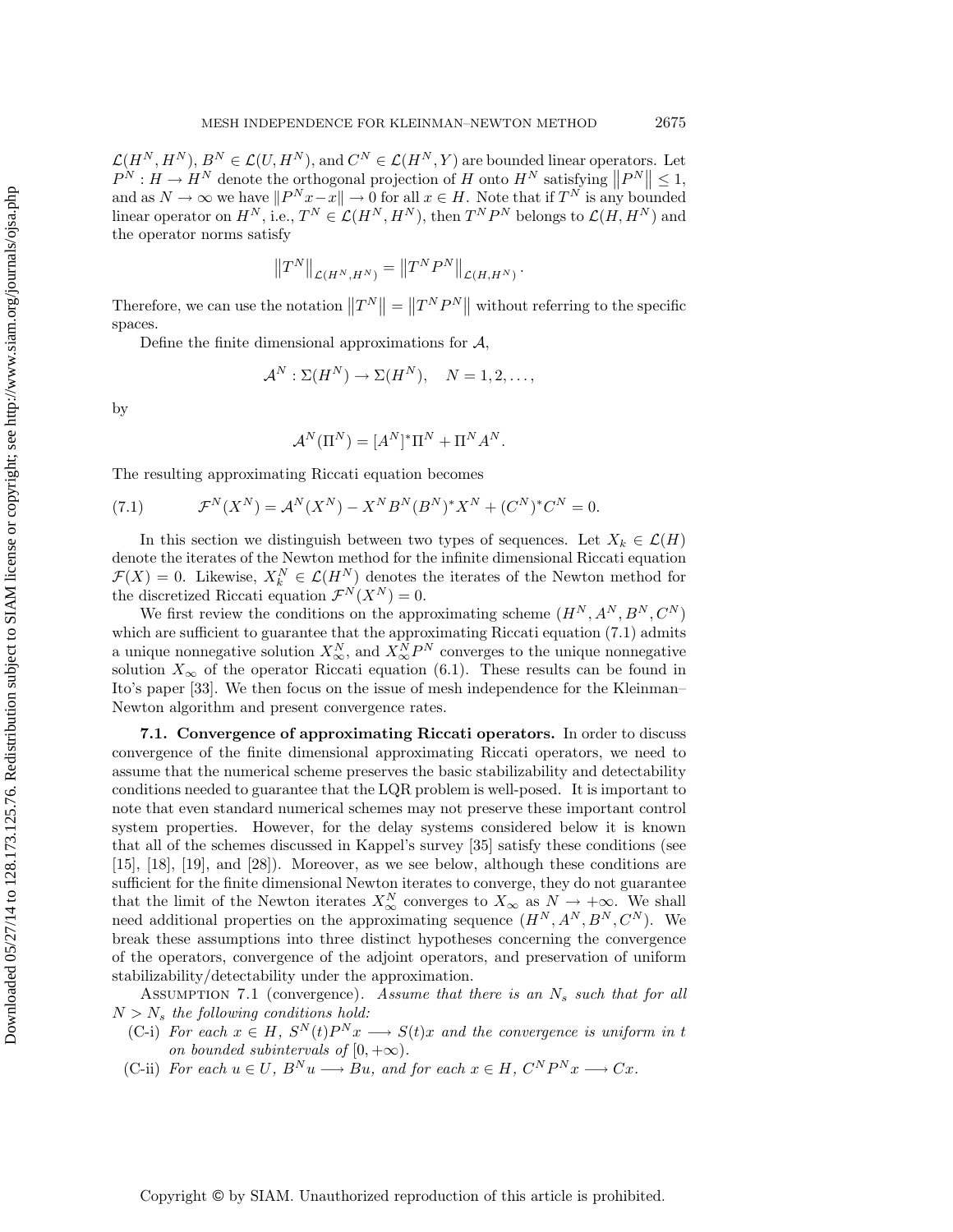ASSUMPTION 7.2 (dual convergence). Assume that there is an  $N_s$  such that for all  $N>N_s$  the following conditions hold:

(C<sup>\*</sup>-i) For each  $x \in H$ ,  $S^N(t)$ <sup>\*</sup> $P^N x \longrightarrow S^*(t)x$  and the convergence is uniform in t on bounded subintervals of  $[0, +\infty)$ .

 $(C^*$ -ii) For each  $x \in H$ ,  $[B^N]^* P^N x \longrightarrow B^* x$ , and for each  $y \in Y$ ,  $[C^N]^* y \longrightarrow C^* y$ . Assumption 7.3 (uniformly stabilizable and detectable). Assume that there is an  $N_s$  such that for all  $N>N_s$  the following conditions hold:

(US) The family of pairs  $(A^N, \check{B}^N)$  is uniformly stabilizable; i.e., there exist a sequence of operators  $K^N \in \mathcal{L}(H^N, U)$  and positive constants  $M_1 \geq 1, \omega_1 > 0$ such that  $\sup \|K^N\| < +\infty$  and the semigroups  $e^{(A^N - B^N K^N)t}$  generated by closed-loop operators  $A^N - B^N K^N$  satisfy

$$
\left\|e^{(A^N - B^N K^N)t} P^N\right\| \le M_1 e^{-\omega_1 t}, \quad t \ge 0.
$$

(UD) The family of pairs  $(A^N, C^N)$  is uniformly detectable; i.e., there exist a sequence of operators  $G^N \in \mathcal{L}(Y, H^N)$  and positive constants  $M_2 \geq 1$ ,  $\omega_2 > 0$ such that  $\sup \|G^N\| < +\infty$  and the semigroups  $e^{(A^N - G^N C^N)t}$  generated by  $closed\text{-}loop\,\,operators\,\,A^N-G^NC^N\,\,satisfy$ 

$$
\left\|e^{(A^N - G^N C^N)t}P^N\right\| \le M_2 e^{-\omega_2 t}, \quad t \ge 0.
$$

The following results may be found in [33, Theorems 2.1 and 2.2].

THEOREM 7.4. If Assumptions 7.1, 7.2, and 7.3 hold, then for all  $N>N_s$  the Riccati equation (7.1) admits a unique nonnegative solution  $X_{\infty}^N$ ,  $\sup_{\infty} ||X_{\infty}^N|| < +\infty$ , Finitudit equation (1.1) damas a unique nonnegative solution  $X_{\infty}$ ,  $\sup_{\Omega} ||X_{\infty}|| < +\infty$ ,<br>and there exist positive constants  $M_3 \ge 1$ ,  $\omega_3 > 0$  (independent of N) such that the closed-loop semigroups  $S^N_\infty(t)$  generated by operators  $(A^N - B^N [B^N]^* X^N_\infty)$  satisfy

(7.2) 
$$
||S_{\infty}^{N}(t)|| = ||S_{\infty}^{N}(t)P^{N}|| \leq M_{3}e^{-\omega_{3}t}, \quad t \geq 0.
$$

THEOREM 7.5. If  $(A, B)$  is stabilizable,  $(A, C)$  is detectable, and Assumptions 7.1, 7.2, and 7.3 hold, then the unique nonnegative solutions  $X_{\infty}^N$  to the Riccati equation (7.1) converge strongly to  $X_{\infty}$ . Moreover, the closed-loop semigroups  $S_{\infty}^{N}(t)$  converge strongly to the closed-loop semigroup  $S_{\infty}(t)$  and

(7.3) 
$$
||S_{\infty}(t)|| \le M_3 e^{-\omega_3 t}, \quad t \ge 0.
$$

Note that the previous results yield only strong convergence of the solutions of the Riccati equations. However, if  $B$  is bounded with finite dimensional range, then strong convergence of  $X^N_{\infty}$  to  $X^{\infty}_{\infty}$  implies norm convergence of the feedback gain operators. In particular, if  $\text{rank}(B) < +\infty$ , then

(7.4) 
$$
\lim_{N \to +\infty} ||K^N - K|| = 0,
$$

where  $K^N = [B^N]^* X^N_{\infty}$  (see Theorems 6.2 and 6.8 in [28]). Moreover, under certain compactness assumptions on  $B$  and  $C$ , one can establish norm convergence of the Riccati operators. There are a number of results along this line (see [24], [28], [33], [34], [43], and [44]) and some make use of the smoothing property of the semigroup (e.g., analytic, differentiable). The following theorem is not the most general result, but it is directly applicable to delay and parabolic PDE control systems. Also, this result can be used to obtain rates of convergence for the approximating Riccati operators. The proof follows directly from Ito's paper [33, pp. 158–160].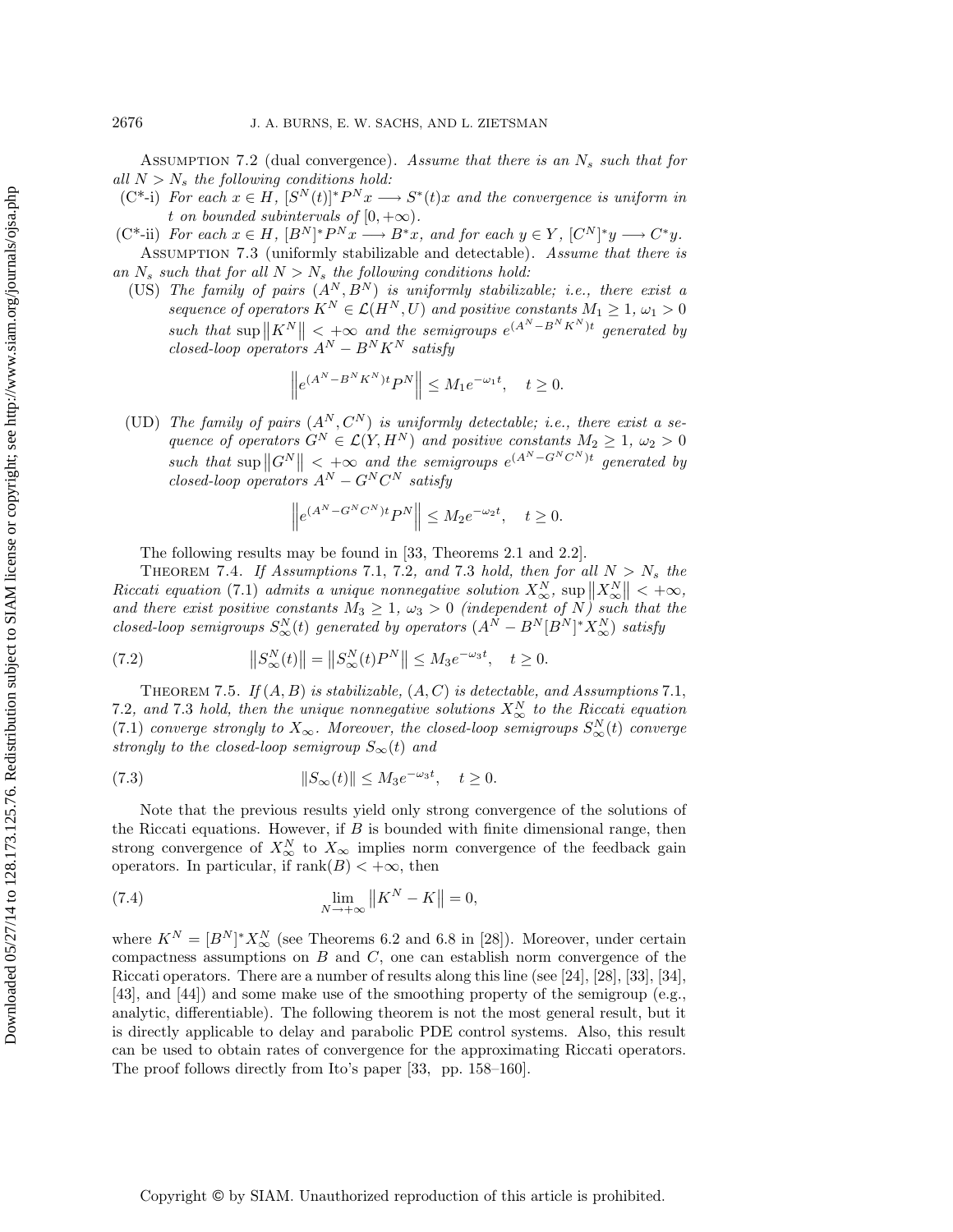Theorem 7.6. Suppose Assumptions 7.1, 7.2, and 7.3 hold, B and C are compact, and  $X_{\infty}x \in D(A^*)$  for all  $x \in H$ . If  $B^N = P^N B$  and  $C^N = CP^N$ , then  $(A, B)$  is stabilizable,  $(A, C)$  is detectable, and there exists a constant  $\hat{\beta} > 0$  such that

(7.5) 
$$
\left\|X_{\infty}^{N} - P^{N} X_{\infty} P^{N}\right\| \leq \Delta^{N},
$$

where  $\Delta^N$  is given by

$$
(7.6) \qquad \Delta^N \triangleq \hat{\beta} \{ \left\| (A^* - [A^N]^* P^N) X_{\infty} \right\| + \|B\| \left\| (B^* - [B^N]^* P^N) X_{\infty} \right\| \}.
$$

If, in addition,  $\lim_{N \to +\infty} \left\| (A^* - [A^N]^* P^N) X_\infty \right\| = 0$ , then

$$
\lim_{N \to +\infty} \|X_{\infty}^N - P^N X_{\infty} P^N\| = 0.
$$

Remark. The assumptions of convergence, dual convergence, and uniform preservation of stability and detectability in Ito's result are sufficient, but it is not yet clear if they are necessary for operator norm convergence (see [13], [16], and [26]). However, most approximations that yield operator norm convergence satisfy these or even stronger assumptions (see [14]). We note that, especially for nonnormal problems, it may not be easy to check these conditions for a specific approximation scheme. For example, it is not known which numerical algorithms used in computational fluid dynamics are dual convergent when applied to nonnormal control systems typical in this area (see [15] and [20]).

At first glance the compactness assumptions on the B and C operators seem rather strong. This assumption certainly excludes some idealized boundary control problems. On the other hand, if one includes actuator or sensor dynamics at the boundary (a reasonable assumption in many boundary control problems), then the resulting B and C operators are often compact in practical problems. Moreover, the simple example below provides some insight into the importance of this assumption and perhaps a way out of this technical difficulty.

Example 2. Consider Example 1 above and let  $H^N = \mathbb{R} \times \mathbb{R}^N$ , and define  $P^N$ :  $H \to H^N$  to be the natural projection onto  $H^N$ . If  $A^N = P^N A$ ,  $B^N = P^N B$ , and  $C^N = CP^N$ , then all the conditions in the previous theorem are satisfied except that C is not compact. The solution to the finite dimensional Riccati equation

$$
\mathcal{F}^N(X) \triangleq [A^N]^*X^N + X^N[A^N] - X^N[B^N][B^N]^*X^N + Q^N = 0
$$

is  $X^N = \begin{bmatrix} 1 & 0 \\ 0 & I^N \end{bmatrix}$ , where  $I^N$  is the identity on  $\mathbb{R}^N$ . Clearly,  $X^N$  does not converge to X in the uniform operator norm since  $I$  is not compact. It is interesting to note that the feedback gain operators

$$
(7.7) \t K^N = [B^N]^* X^N = \begin{bmatrix} 1 & 0 \end{bmatrix} = K
$$

converge uniformly. This situation occurs in many problems and can be exploited to address mesh independence issues. We shall discuss this issue in a future paper. We turn now to the issue of mesh independence.

**7.2. Mesh independence of the Kleinman–Newton algorithm.** We turn now to the application of the Kleinman–Newton algorithm to the finite dimensional Riccati equation

(7.8) 
$$
\mathcal{F}^N(X^N) = \mathcal{A}^N(X^N) - X^N B^N (B^N)^* X^N + (C^N)^* C^N = 0.
$$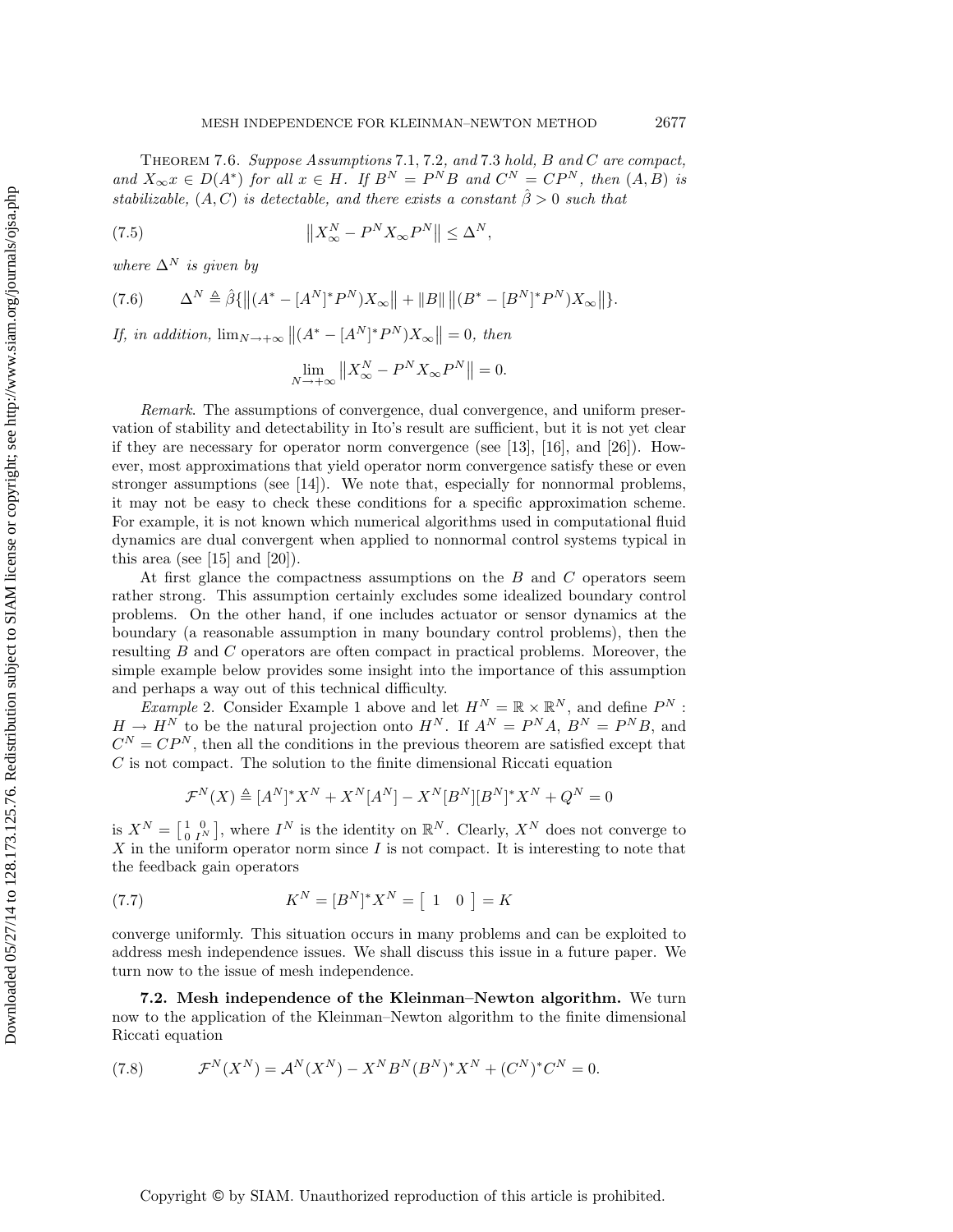We solve the abstract algebraic equation (7.8) by Newton's method. In particular, we seek a bounded linear operator  $X^N \in D(A^N)$ , which provides a solution to the Riccati equation  $\mathcal{F}^N(X^N) = 0$ , where the nonlinear mapping  $\mathcal{F}^N : D(\mathcal{A}^N) \subset \Sigma(H^N) \rightarrow$  $\Sigma(H^N)$  is as defined by (7.1) above. Just as for the infinite dimensional case, applying Newton's method to  $\mathcal{F}^N(X^N) = 0$  leads to the iteration

(7.9)  
\n
$$
\mathcal{A}^{N}(X_{k+1}^{N} - X_{k}^{N}) - X_{k}^{N}B^{N}[B^{N}]^{*}(X_{k+1}^{N} - X_{k}^{N}) - (X_{k+1}^{N} - X_{k}^{N})B^{N}[B^{N}]^{*}X_{k}^{N} + A^{N}(X_{k}^{N}) - X_{k}^{N}B^{N}[B^{N}]^{*}X_{k}^{N} + [C^{N}]^{*}C^{N} = 0,
$$

or equivalently,

(7.10)  $\mathcal{A}^N(X_{k+1}^N) - X_k^N B^N [B^N]^* X_{k+1}^N - X_{k+1}^N B^N [B^N]^* X_k^N + X_k^N B^N [B^N]^* X_k^N + [C^N]^* C^N = 0.$ 

We assume that the approximation scheme preserves the basic Assumption 6.1 for all N sufficiently large. This ensures that the Newton iterations in the finite dimensional spaces converge monotonically as in Theorem 6.3. In particular, we shall use the following hypothesis.

ASSUMPTION 7.7. Let  $S^N(t)$  be the semigroup generated by  $A^N$  on  $H^N$ ,  $B^N \in$  $\mathcal{L}(U, H^N)$ , and  $C^N \in \mathcal{L}(H^N, Y)$ . Assume that there is an  $N_s$  such that for all  $N>N_s$ the following conditions hold:

- (N-i) The system  $(A^N, B^N)$  is stabilizable and the pair  $(A^N, C^N)$  is detectable.
- (N-ii) An operator  $X_0^N \in \Sigma^+(H^N)$  is given such that  $A^N B^N (B^N)^* X_0^N$  generates an exponentially stable semigroup on  $H^N$ .

The following results are the finite dimensional versions of Theorems 6.3 and 6.4 above. The proofs are almost identical.

- THEOREM 7.8. If Assumption 7.7 holds, then for all  $N>N_s$ ,
- (i) the sequence  $X_k^N$  converges in  $\Sigma^+(H^N)$  and  $\lim_{k \to +\infty} X_k^N = X_{\infty}^N \in \Sigma^+(H^N)$ . Moreover,  $X_{\infty}^N$  is a solution to  $\mathcal{F}^N(X_{\infty}^N) = 0$ ;
- (ii) the closed-loop operator  $A^N B^N [B^N]^* X_\infty^N$  generates an exponentially stable  $semigroup$   $S^N_\infty(t)$  satisfying

$$
||S_{\infty}^{N}(t)|| \leq M_{N}e^{-\omega_{N}t}
$$

for constants  $M_N \geq 1$  and  $\omega_N > 0$ ;

- (iii) the Newton iterates satisfy  $0 \leq X_{\infty}^N \leq \cdots \leq X_{k+1}^N \leq X_k^N \leq \cdots \leq X_1^N$ .
- THEOREM 7.9. If Assumption 7.7 holds, then for all  $N > N_s$  and  $k = 0, 1, 2, \ldots$ ,

$$
||X_{k+1}^N - X_{\infty}^N|| \le c^N ||X_k^N - X_{\infty}^N||^2,
$$

where

$$
c^{N} = \int_{0}^{\infty} ||[S_{\infty}^{N}(t)]^{*}|| ||B^{N}[B^{N}]^{*}|| ||S_{\infty}^{N}(t)|| dt
$$
  
(7.12) 
$$
= ||B^{N}[B^{N}]^{*}|| \int_{0}^{\infty} ||[S_{\infty}^{N}(t)]^{*}|| ||S_{\infty}^{N}(t)|| dt \leq (M_{N}^{2}/2\omega_{N}) ||B^{N}[B^{N}]^{*}||
$$

and the constants  $M_N \geq 1$  and  $\omega_N > 0$  are as given by (7.11) above.

The constant  $c^N$  in Theorem 7.9 is not necessarily the minimal value  $\hat{c}^N$ . However, it is possible that there exists an  $\alpha$ , independent of N, such that the finite dimensional iterates  $X_k^N$  satisfy

(7.13) 
$$
||X_{k+1}^N - X_{\infty}^N|| \le \alpha ||X_k^N - X_{\infty}^N||^2.
$$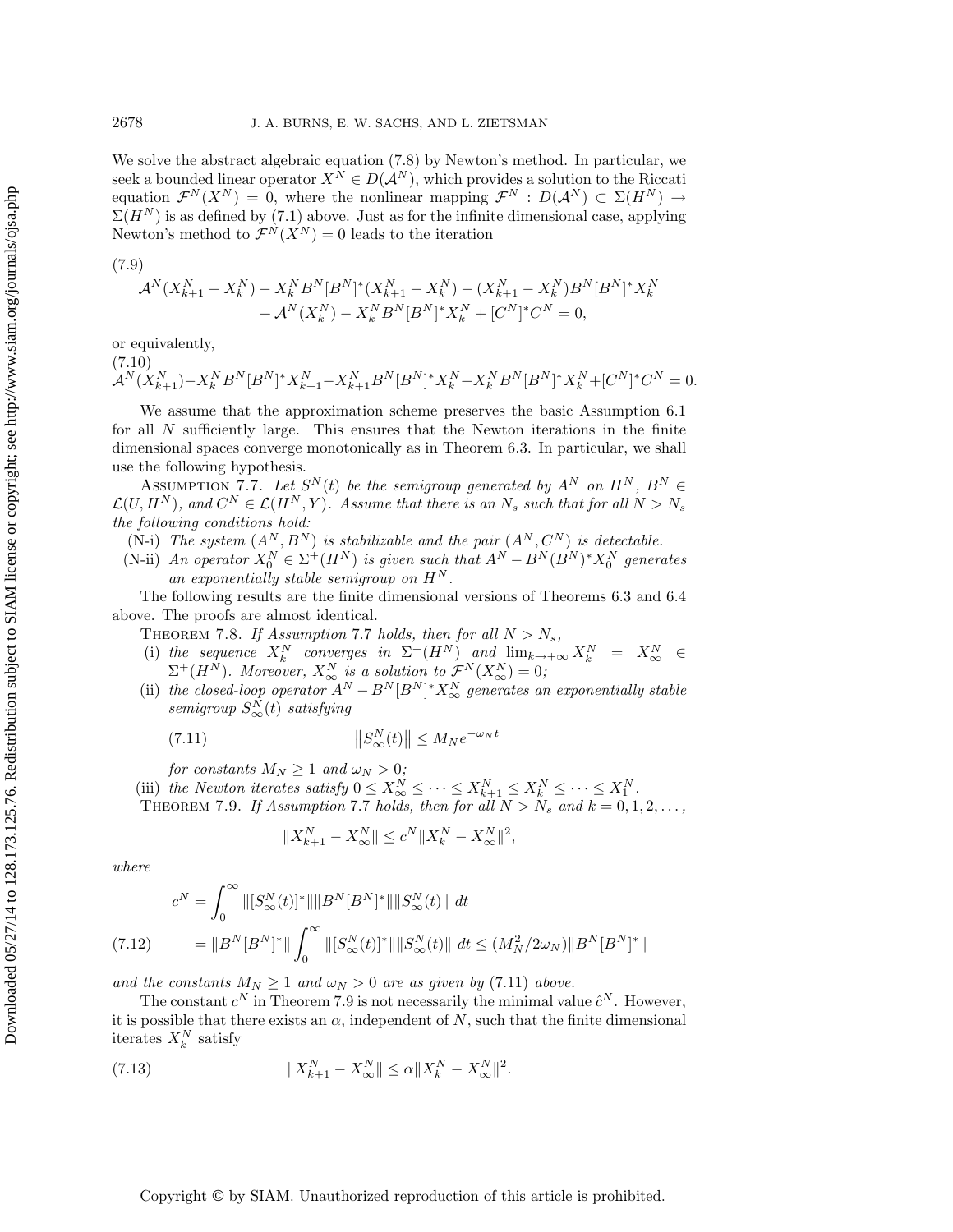Clearly, the bound

$$
c^N\leq (M_N^2/2\omega_N)\|B^N[B^N]^*\|
$$

is not tight. As we shall see below, there are convergent approximation schemes satisfying Assumption 7.1 and a fixed  $\alpha$  satisfying (7.13) with

$$
c^N \le \alpha < \lim_{N \to +\infty} (M_N^2 / 2\omega_N) \|B^N [B^N]^* \| = +\infty.
$$

Therefore, the rate of convergence dictated by the constant  $\alpha$  in (7.13) provides some level of mesh independence for the finite dimensional problems. However, it is important to note that the previous estimates do not imply that the approximating Riccati operators  $X_N^N$  converge in norm to  $X_\infty$ . Hence, even the existence of a constant  $\alpha$ for which (7.13) holds does not provide true mesh independence.

Although the previous theorem is well known, the explicit value of the constant  $c^N$  in (7.12) provides some insight into those approximation properties that might be important in establishing an MIP. There are several factors that influence this constant, but clearly the choice of the approximation scheme  $(H^N, A^N, B^N, C^N)$  plays a fundamental role in determining  $c^N$  and its value as the mesh is refined. We shall illustrate this dependency with the numerical examples below. However, using Ito's theorem, Theorem 7.4 above, we have the following mesh independence result.

THEOREM 7.10. If Assumptions 7.1, 7.2, and 7.3 hold and  $B$  is compact, then there exist  $\alpha^N$  and  $\alpha$  such that

(7.14) 
$$
||X_{k+1}^N - X_{\infty}^N|| \le \alpha^N ||X_k^N - X_{\infty}^N||^2,
$$

(7.15) 
$$
||X_{k+1} - X_{\infty}|| \le \alpha ||X_k - X_{\infty}||^2,
$$

and  $\alpha^N = \alpha + \delta(N)$ , where  $\delta(N) \longrightarrow 0$  as  $N \longrightarrow +\infty$ .

Proof. First note that Assumption 7.3 implies that Assumption 7.7 holds so that the Kleinman–Newton iterates  $X_k^N$  exist and Theorem 7.9 is valid. From Assumption 7.1 we have convergence  $B^{N}u \longrightarrow Bu$  for  $u \in U$ , and Assumption 7.2 yields the dual convergence  $[B^N]^* P^N x \longrightarrow B^* x$  for  $x \in H$ . Since B is compact, it follows from Theorem 3.2 in [21] that  $||B^N - B|| \longrightarrow 0$ , and  $||[B^N]^* P^N - B^*|| \longrightarrow 0$  so that  $||B^N[B^N]^*P^N - BB^*|| \longrightarrow 0.$  Let

(7.16) 
$$
\beta(N) = ||B^N[B^N]^* P^N|| - ||BB^*||.
$$

Theorem 7.4 yields the existence of positive constants  $M_3 \geq 1$ ,  $\omega_3 > 0$  (independent of N) such that the closed-loop semigroups  $S^N_{\infty}(t)$  generated by the operators  $(A^N - N(\mathbb{R}^N), M(\mathbb{R}^N))$  $B^N[B^N]^*X^N_\infty$  satisfy

$$
\| [S^N_{\infty}(t)]^* \| = \| S^N_{\infty}(t) \| \le M_3 e^{-\omega_3 t}, \quad t \ge 0,
$$

and

$$
||S_{\infty}^*(t)|| = ||S_{\infty}(t)|| \le M_3 e^{-\omega_3 t}, \quad t \ge 0.
$$

Hence, the estimate for  $c^N$  in (7.12) is bounded by

$$
c^N = \int_0^\infty ||[S_\infty^N(t)]^*|| ||B^N[B^N]^*|| ||S_\infty^N(t)|| \ dt \le \frac{M_3^2}{2\omega_3} ||B^N[B^N]^* P^N||.
$$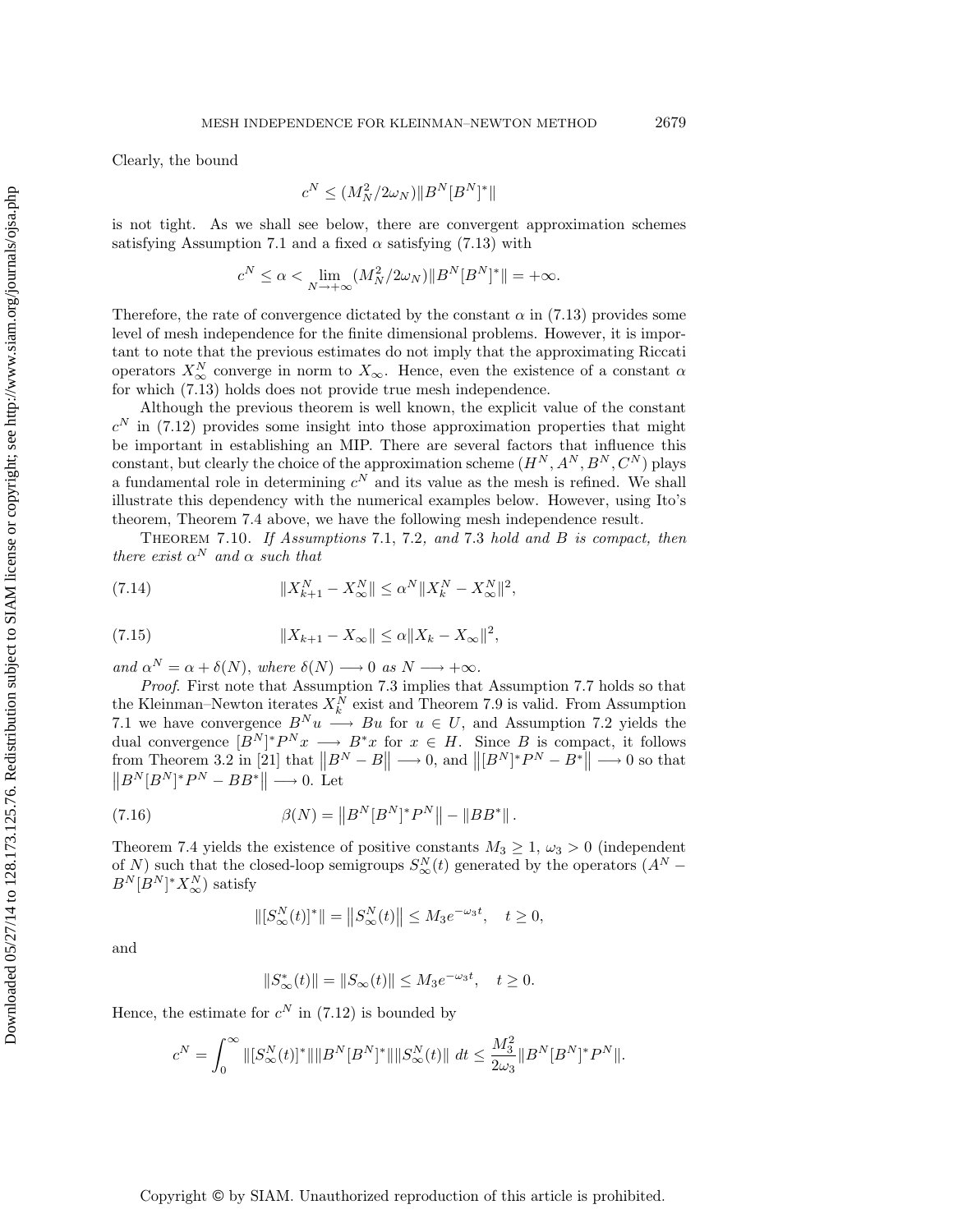Let

$$
\alpha^N = \frac{M_3^2}{2\omega_3} \|B^N [B^N]^* P^N\| \ge c^N \text{ and } \alpha = \frac{M_3^2}{2\omega_3} \|BB^*\| \ge c,
$$

where c is given by (6.16). It follows that  $\alpha^N$  and  $\alpha$  satisfy (7.14) and (7.15), respectively. Moreover,

$$
\alpha^N = \frac{M_3^2}{2\omega_3} \|B^N [B^N]^* P^N\| = \frac{M_3^2}{2\omega_3} \{ \|BB^*\| + \beta(N) \} = \alpha + \frac{M_3^2}{2\omega_3} \beta(N) = \alpha + \delta(N),
$$

where

$$
\delta(N) = \frac{M_3^2}{2\omega_3} \beta(N) \longrightarrow 0 \text{ as } N \longrightarrow +\infty,
$$

and this completes the proof.  $\Box$ 

All that one can imply from Theorem 7.10 is that the finite dimensional iterates  $X_k^N$  satisfy

$$
||X_{k+1}^N - X_{\infty}^N|| \le (\alpha + \delta(N))||X_k^N - X_{\infty}^N||^2.
$$

If, in addition, one has norm convergence  $\lim_{N \to +\infty} ||P^N X_{\infty} P^N - X_{\infty}^N|| = 0$ , then the inequality

$$
||X_{k+1}^{N} - P^{N} X_{\infty} P^{N}|| = ||X_{k+1}^{N} - X_{\infty}^{N} + X_{\infty}^{N} - P^{N} X_{\infty} P^{N}||
$$
  
\n
$$
\leq ||X_{k+1}^{N} - X_{\infty}^{N}|| + ||X_{\infty}^{N} - P^{N} X_{\infty} P^{N}||
$$
  
\n
$$
\leq (\alpha + \delta(N)) ||X_{k}^{N} - X_{\infty}^{N}||^{2} + ||X_{\infty}^{N} - P^{N} X_{\infty} P^{N}||
$$

provides a useful overall convergence rate of

$$
(7.17) \t||X_{k+1}^N - P^N X_{\infty} P^N|| \leq (\alpha + \delta(N)) ||X_k^N - X_{\infty}^N||^2 + ||X_{\infty}^N - P^N X_{\infty} P^N||
$$

in terms of the Newton iterates and the finite dimensional approximations. Applying Theorems 7.5 and 7.6 above yields the following mesh independence result.

THEOREM 7.11. Suppose Assumptions 7.1, 7.2, and 7.3 hold, B and C are compact, and  $X_{\infty}x \in D(A^*)$  for all  $x \in H$ . If  $B^N = P^N B$  and  $C^N = CP^N$ , then there exist  $\delta(N) \longrightarrow 0$  as  $N \longrightarrow +\infty$  and  $\hat{\beta}$  such that

(7.18) 
$$
||X_{k+1}^N - P^N X_{\infty} P^N|| \le (\alpha + \delta(N)) ||X_k^N - X_{\infty}^N||^2 + \Delta^N,
$$

where  $\alpha$  is as given by (7.15) in Theorem 7.10 and  $\Delta^N = \hat{\beta} \{ \left\| (A^* - [A^N]^* P^N) X_{\infty} \right\| +$ where  $\alpha$  is as given by (1.15) in Theorem 1.10 and  $\Delta = \rho_1 ||(A - |A - A^*)|$ <br>  $||B|| ||(B^* - [B^N]^* P^N)X_{\infty}||$ . If, in addition, for some  $p > 0$  we have

$$
\Delta^N = O(1/N^p),
$$

then the MIP holds with a rate of  $O(1/N^p)$ .

Observe that the rate determined by

$$
\Delta^N = \hat{\beta} \{ \left\| (A^* - [A^N]^* P^N) X_{\infty} \right\| + \|B\| \left\| (B^* - [B^N]^* P^N) X_{\infty} \right\| \}
$$

depends on the order of the approximating scheme  $(H^N, A^N, B^N, C^N)$ . In particular, the rate of convergence for the adjoint approximations  $[A^N]^*$  plays a key role. For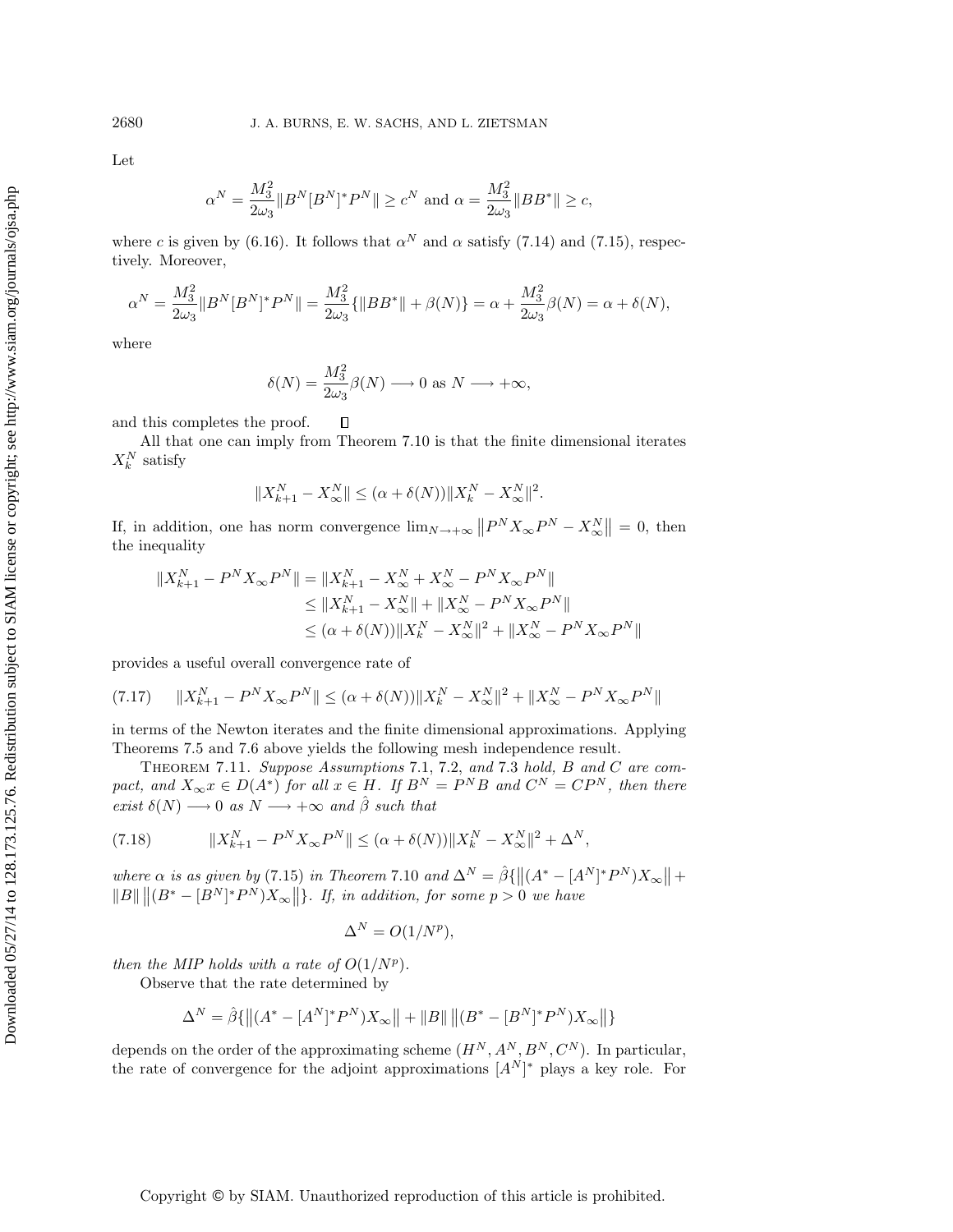the delay systems discussed below, it follows that  $B^* = [B^N]^*$  for all  $N > 1$  so that the rate is essentially determined by how well one can approximate  $A^*$ , i.e., if one can obtain an estimate of the form

$$
||(A^* - [A^N]^* P^N)X_\infty|| = O(1/N^p).
$$

We shall apply this estimate to the delay systems considered in the next section. In general, the convergence results depend on the regularity of the semigroups and the type of approximations. Obtaining these rates depends on each individual problem. Ito considered both delay systems and parabolic PDE control systems. He established convergence rates for the standard finite element scheme applied to the parabolic PDE problem. He also gave convergence rates for the two schemes we will discuss below involving delay systems (see [33] and [34]). In both cases he made heavy use of the regularity of the semigroups generated by A.

**8. Control of delay systems.** In this section we consider the LQR problem for delay differential equations. In particular, the system is defined by

(8.1) 
$$
\dot{x}(t) = A_0 x(t) + A_1 x(t - r) + B_0 u(t), \quad t > 0,
$$

with initial data

(8.2) 
$$
x(0) = \eta, \quad x(s) = \varphi(s), \quad -r < s < 0,
$$

where  $\eta \in \mathbb{R}^n$  and  $\varphi(\cdot) \in L^2(-r, 0; \mathbb{R}^n)$ . Here,  $A_0$  and  $A_1$  are  $n \times n$  constant real matrices and  $B_0$  is an  $n \times m$  matrix.

Let  $C_0 = [C_0]^T \ge 0$  be a symmetric real-valued matrix and define the cost function

(8.3) 
$$
J(u) = \int_0^{+\infty} \{ (C_0 x(s))^T C_0 x(s) + ||u(s)||^2 \} ds.
$$

The corresponding LQR problem is to minimize the quadratic cost (8.3) over all controls  $u \in L^2(0, +\infty; \mathbb{R}^m)$ .

In order to present this problem in an infinite dimensional setting we use the Hilbert space  $H = \mathbb{R}^n \times L^2(-r, 0; \mathbb{R}^n)$ . Define the operator A with domain

$$
D(A) = \{ (\eta, \phi(\cdot)) \in H : \phi(\cdot) \in H^1(-r, 0; \mathbb{R}^n) \text{ and } \phi(0) = \eta \}
$$

by

$$
A\left[\begin{array}{c} \eta \\ \phi(\cdot) \end{array}\right] = \left[\begin{array}{c} A_0\eta + A_1\varphi(-r) \\ \phi'(\cdot) \end{array}\right].
$$

Also, let  $B : \mathbb{R}^m \to H$  be defined by

$$
Bu = \left[ \begin{array}{c} B_0 u \\ 0 \end{array} \right],
$$

and let  $C: H \to \mathbb{R}^m$  be given by

$$
Cz = C\left[\begin{array}{c} \eta \\ \phi(\cdot) \end{array}\right] = C_0 \eta.
$$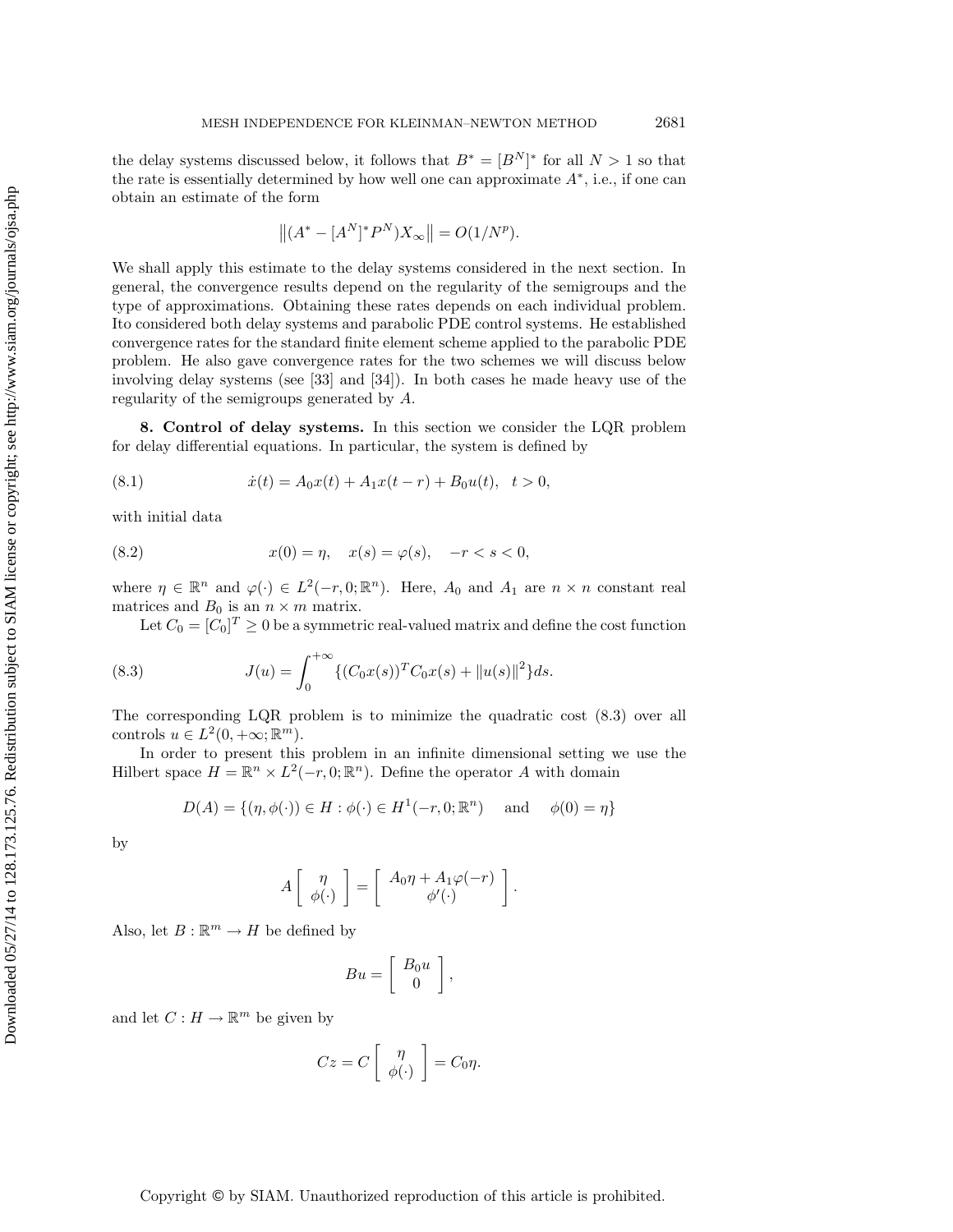It is well known (see [3]) that A generates a  $C_0$ -semigroup  $S(t) : H \to H$ ,  $t \geq 0$ , such that

(8.4) 
$$
S(t)(\eta, \phi(\cdot)) = (x(t), x_t(\cdot)) \in H
$$

for all  $(\eta, \phi(\cdot)) \in H$ , where  $x(t)$  is the solution to  $(8.1)$ – $(8.2)$  and  $x_t(s) = x(t + s)$  for all  $-r < s < 0$ . Moreover, the delay system is equivalent to the infinite dimensional system in  $H$  defined by

(8.5) 
$$
\dot{z}(t) = Az(t) + Bu(t), \quad t > 0,
$$

with initial data

(8.6) 
$$
z(0) = \begin{bmatrix} \eta \\ \phi(\cdot) \end{bmatrix},
$$

and the LQR cost function has the form

$$
J(u) = \int_0^{+\infty} {\{||Cz(s)||^2 + ||u(s)||^2\} ds}.
$$

Finally, the Hilbert adjoint  $A^*$  is defined on the domain

$$
D(A^*) = \{ (\xi, \psi(\cdot)) \in H : \psi(\cdot) \in H^1(-r, 0; \mathbb{R}^n), \psi(-r) = A_1^T \xi \}
$$

by

$$
A^* \left[ \begin{array}{c} \xi \\ \psi(\cdot) \end{array} \right] = \left[ \begin{array}{c} A_0^T \xi + \psi(0) \\ -\psi'(\cdot) \end{array} \right].
$$

Observe that the linear operator  $A$  is not normal; this can cause problems when approximating the LQR control problem (see [8], [13], [16], [15], and [35]).

**8.1. Approximations of the delay system.** We consider two different numerical schemes for approximating the LQR control problem for the delay system. Since the B and C operators act only on the finite dimensional part of the state, the main issue is how to approximate A. We focus on a finite volume method known as the "AVE" scheme in [4] and a conforming finite element scheme first described by Banks and Kappel in [5], and hence we do not give the details here. The key difference between these two schemes is how they approximate the initial condition  $\phi$  in (8.1). The "AVE" scheme uses an averaging technique and characteristic functions, while the Banks–Kappel scheme uses a continuous finite element technique. Although both schemes are convergent, only the "AVE" scheme is dual convergent, and hence produces convergent approximations of the operator

$$
\mathcal{A}(\Pi) = A^* \Pi + A \Pi, \ \Pi \in D(\mathcal{A}).
$$

The papers by Rosen (see [43], [44], and [45]) provide considerable insight in this problem.

**The AVE/finite volume scheme.** For each  $N > 1$ , create a partition on [-r, 0] by defining  $\tau_j^N = -j r/N$ , where  $j = 0, \ldots, N$ . On [-r, 0], define  $\chi_j^N(\cdot)$  to be the characteristic function on  $[\tau_j^N, \tau_{j-1}^N]$  for  $j = 2, ..., N$ , and define  $\chi_1^N(\cdot)$  to be the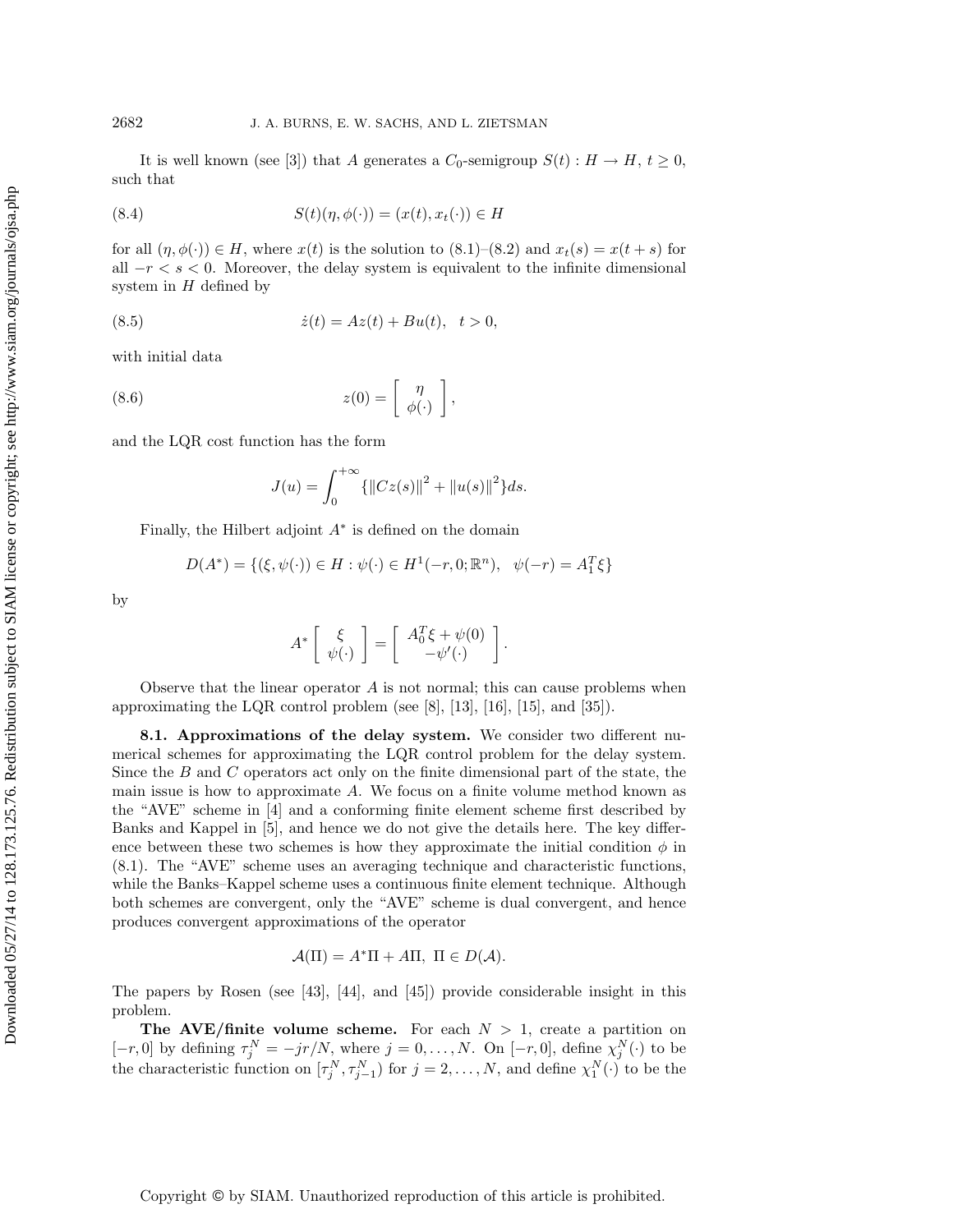characteristic function on  $[\tau_1^N, \tau_0^N]$ . Define the finite dimensional subspace  $H_{AVE}^N$  of

(8.7) 
$$
H_{AVE}^N \equiv \left\{ (\eta, \phi^N(\cdot)) \in H : \phi^N(s) = \sum_{j=1}^N v_j^N \chi_j^N(s), v_j^N \in \mathbb{R}^n \right\}.
$$

The projection  $P^N$  of H into  $H_{AVE}^N$  is defined by

$$
P^{N}(\eta, \phi(\cdot)) = \left(\phi_0^N, \sum_{j=1}^N \phi_j^N \chi_j^N(\cdot)\right),
$$

where

$$
\phi_0^N \equiv \eta
$$
 and for  $j = 1, ..., N$ ,  $\phi_j^N \equiv \frac{N}{r} \int_{\tau_j^N}^{\tau_{j-1}^N} \phi(s) ds$ .

To approximate the operator A, we first define  $L^N$  :  $H_{AVE}^N \rightarrow \mathbb{R}^n$  and  $D^N$  :  $H_{AVE}^N \rightarrow L^2(-r, 0; \mathbb{R}^n)$  by

$$
L^N\left(\eta, \sum_{j=1}^N v_j^N \chi_j^N(\cdot)\right) = A_0 \eta + A_1 v_N^N
$$

and

$$
D^{N}\left(\eta, \sum_{j=1}^{N} v_{j}^{N} \chi_{j}^{N}(\cdot)\right) = \frac{N}{r} \sum_{j=1}^{N} \left\{v_{j-1}^{N} - v_{j}^{N}\right\} \chi_{j}^{N}(\cdot),
$$

respectively, where  $v_0^N = \eta$ . The AVE approximation  $A_{AVE}^N : H_{AVE}^N \to H_{AVE}^N \subseteq H$ is given by

(8.8) 
$$
A_{AVE}^N(\eta, \psi) \equiv (L^N(\eta, \psi), D^N(\eta, \psi)).
$$

In order to complete the approximation scheme, we define

(8.9) 
$$
B_{AVE}^N = P^N B \text{ and } C_{AVE}^N = CP^N,
$$

and this yields the AVE approximation scheme  $(H_{AVE}^N, A_{AVE}^N, B_{AVE}^N, C_{AVE}^N)$ . Observe that

$$
B_{AVE}^N u = P^N \left[ \begin{array}{c} B_0 u \\ 0 \end{array} \right] = \left[ \begin{array}{c} B_0 u \\ 0 \end{array} \right] = Bu
$$

and

$$
C_{AVE}^{N} \left[ \begin{array}{c} \eta \\ \phi(\cdot) \end{array} \right] = CP^{N} \left[ \begin{array}{c} \eta \\ \phi(\cdot) \end{array} \right] = C \left[ \begin{array}{c} \eta \\ \phi^{N}(\cdot) \end{array} \right] = C_{0} \eta = C \left[ \begin{array}{c} \eta \\ \phi(\cdot) \end{array} \right].
$$

Hence, the operators  $B$  and  $C$  are compact and satisfy the conditions in Theorem 7.6. Norm convergence of the input and output operators is trivial for this approximation.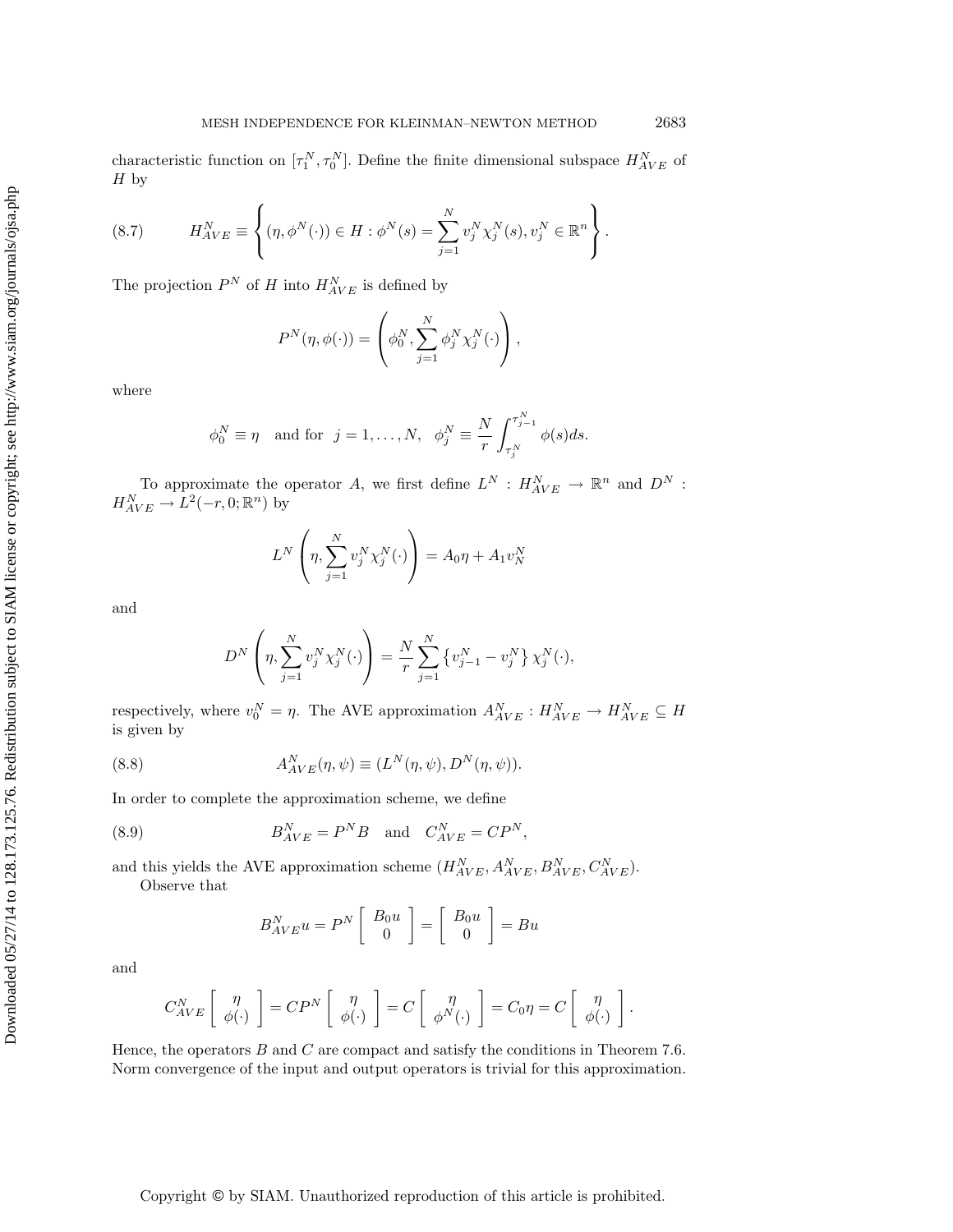Since  $||B^N[B^N]^*P^N|| = ||BB^*||$  for all  $N \geq 1$ , it follows that  $\beta(N)$  defined in (7.16) satisfies

$$
\beta(N) = \|B^N[B^N]^* P^N\| - \|BB^*\| = 0,
$$

and hence  $\delta(N) = \frac{M_3^2}{2\omega_3} \beta(N) = 0$  for all  $N \ge 1$ . Moreover, the AVE scheme satisfies all the assumptions in Theorem 7.6 above, and the following convergence and mesh independence result holds (see pages 164–166 in [33]).

THEOREM 8.1. The AVE approximation scheme  $(H_{AVE}^N, A_{AVE}^N, B_{AVE}^N, C_{AVE}^N)$ satisfies all the assumptions in Theorem 7.6. There exist constants  $\hat{M}$  and  $\alpha$  independent of N such that

$$
||X^N_\infty - P^N X_\infty P^N|| \leq \frac{\hat{M}}{\sqrt{N}},
$$

and the finite dimensional Kleinman–Newton iterates satisfy

$$
\|X_{k+1}^N-P^NX_\infty P^N\|\leq \alpha \|X_k^N-X_\infty^N\|^2+\frac{\hat{M}}{\sqrt{N}}.
$$

Note that the overall convergence rate for the AVE scheme is  $O(1)$ √ N). In order to improve this rate, several "high order" spline-based schemes were proposed. The first of these schemes was developed by Banks and Kappel in [5]. Because this spline scheme failed to produce strongly convergent Riccati operators, several modifications were developed to overcome this issue. A nice summary of these schemes and their properties can be found in Kappel's survey paper [35]. We briefly describe the scheme below.

**The Banks–Kappel (BK) spline scheme.** We now describe the "BK" finite element spline-based scheme first proposed by Banks and Kappel in [5]. For each  $N > 1$ , create a partition on  $[-r, 0]$  by defining  $\tau_j^N = -jr/N$ , where  $j = 0, \ldots, N$ . For ease of notation we set  $\tau_{N+1}^N = -r$  and  $\tau_{-1}^N = 0$ . On  $[-r, 0]$ , define the standard linear B-splines by

$$
B_j^N(s) = \begin{cases} \frac{N}{r}(s - \tau_{j+1}^N), & s \in [\tau_{j+1}^N, \tau_j^N], \\ \frac{N}{r}(\tau_{j-1}^N - s), & s \in [\tau_j^N, \tau_{j-1}^N], \\ 0 & \text{otherwise.} \end{cases}
$$

Define the finite dimensional subspace  $H_{BK}^N$  of H by

$$
(8.10) \tH_{BK}^N \equiv \left\{ (\phi^N(0), \phi^N(\cdot)) \in H : \phi^N(s) = \sum_{j=0}^N v_j^N B_j^N(s), v_j^N \in \mathbb{R}^n \right\}.
$$

Let  $P^N$  denote the orthogonal projection of H into  $H_{BK}^N$  and note that since  $H_{BK}^N \subseteq D(A) \subseteq H$ , the range of  $P^N$  is contained in the domain of A. Therefore, we define the spline approximation  $A_{BK}^N : H_{BK}^N \to H_{BK}^N \subseteq H$  by

$$
(8.11)\qquad \qquad A_{BK}^N = P^N A = P^N A P^N.
$$

In order to complete the approximation scheme, we define

(8.12) 
$$
B_{BK}^N = P^N B \text{ and } C_{BK} = C P^N,
$$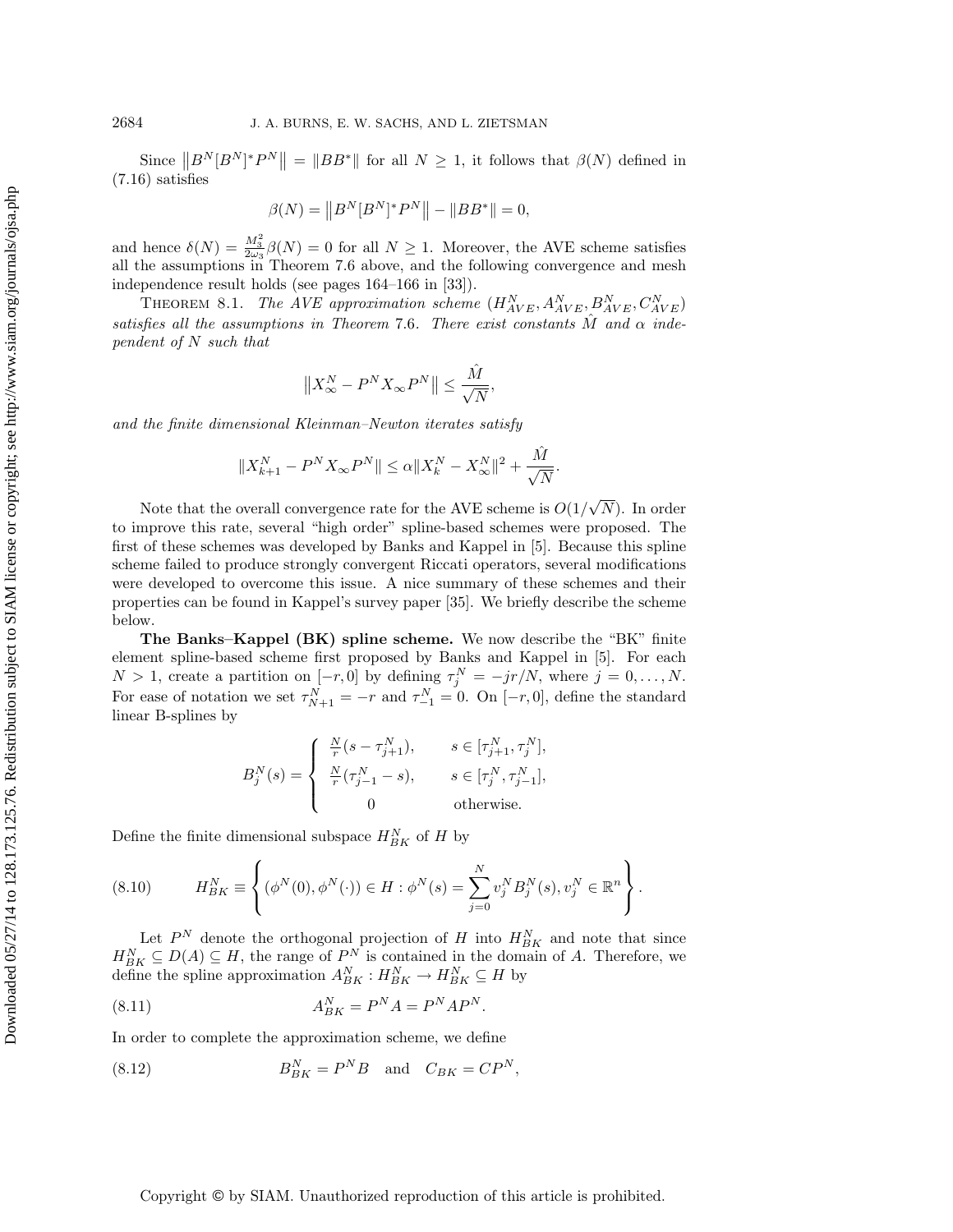and this yields the BK spline approximation scheme  $(H_{BK}^N, A_{BK}^N, B_{BK}^N, C_{BK}^N)$ .

Note. The BK spline scheme satisfies Assumption 7.1 and hence yields a convergent numerical scheme in the sense that, for a given initial condition and input function, the approximations of the forward problem converge on finite time intervals. However, unlike the AVE scheme above, the BK spline scheme fails to satisfy the dual convergence assumption, Assumption 7.2 (see [16]), and the uniformly stabilizable and detectable assumption, Assumption 7.3 (see [17] and [18]). The BK spline scheme does satisfy the basic assumption, Assumption 7.7, so that the finite dimensional Kleinman–Newton algorithm converges quadratically with constant  $c^N$ possibly depending on N. However, the approximating Riccati operators do not converge strongly so, in particular, norm convergence fails.

In the next section we present numerical results based on these two schemes. The numerical results will confirm (as Theorem 8.1 implies) that the AVE scheme is mesh independent and the approximating Riccati operators converge. However, the numerical results below also show that the BK spline scheme is not mesh independent, although there is a bound on  $c^N$ .

**9. Numerical results.** In this section we illustrate the importance of Assumptions 7.1, 7.2, and 7.3 in obtaining strong convergence (norm convergence) of feedback gain operators as well as strong mesh independence of the Kleinman–Newton iterations.

For this discussion we use the two schemes discussed in section 8.1. The AVE scheme satisfies all the assumptions of Theorems 7.6 and 7.10. Therefore, both forms of strong mesh independence, (2.4) and (2.7), are satisfied and the approximate Riccati operators converge in norm to  $X_{\infty}$ . This is not the case for the BK scheme since it fails to satisfy Assumptions 7.2 and 7.3. In the numerical approximations below,  $X_{\infty}$ is taken as the (converged) fine grid solution of the Riccati equation using the AVE scheme.

In this section we use the following notation: Let  $\hat{c}_{AVE}^N$  and  $\hat{c}_{BK}^N$ , respectively, denote the values  $\hat{c}^N$  if the AVE and BK schemes are used for the approximations. Also, let  $\hat{M}_{AVE}^N(\varepsilon, x_0^N)$  and  $\hat{M}_{BK}^N(\varepsilon, x_0^N)$  denote the values  $\hat{M}^N(\varepsilon, x_0^N)$  for the AVE and BK schemes.

Mesh independence implies that a finite dimensional process behaves asymptotically the same as the underlying infinite dimensional process. Thus, in order to compare the behavior of the approximation schemes, it is necessary that the starting operators in the approximation spaces are the projections of the starting operator in the infinite dimensional space onto the respective approximation spaces. To accomplish this,  $X_{0,AVE}^N$  and  $X_{0,BK}^N$  are expressed in terms of multiples of the identity operator in the respective approximation spaces. For the other obvious choice, the zero operator, the convergence was too fast to make observations about quadratic convergence or mesh independence. Since the mass matrices,  $MASS_{AVE}$  and  $MASS_{BK}$ , are the projections of  $I_{\mathbb{R}\times L_2(0,1)}$  onto the approximation spaces  $H_{AVE}^N$  and  $H_{BK}^N$ , respectively, the starting matrices will be multiples of the appropriate mass matrices.

All computations in this section have been performed on a PowerPC G5, 2.7GHz, using MATLAB version 7.0.0. All Lyapunov equations are solved by implementing the MATLAB Lyapunov solver which uses the SLICOT routines SB03MD and SG03AD.

**Numerical Example 1.** The results presented here are typical for all the runs on a one-dimensional delay equation,

$$
\dot{x}(t) = x(t) + x(t-1) + u(t),
$$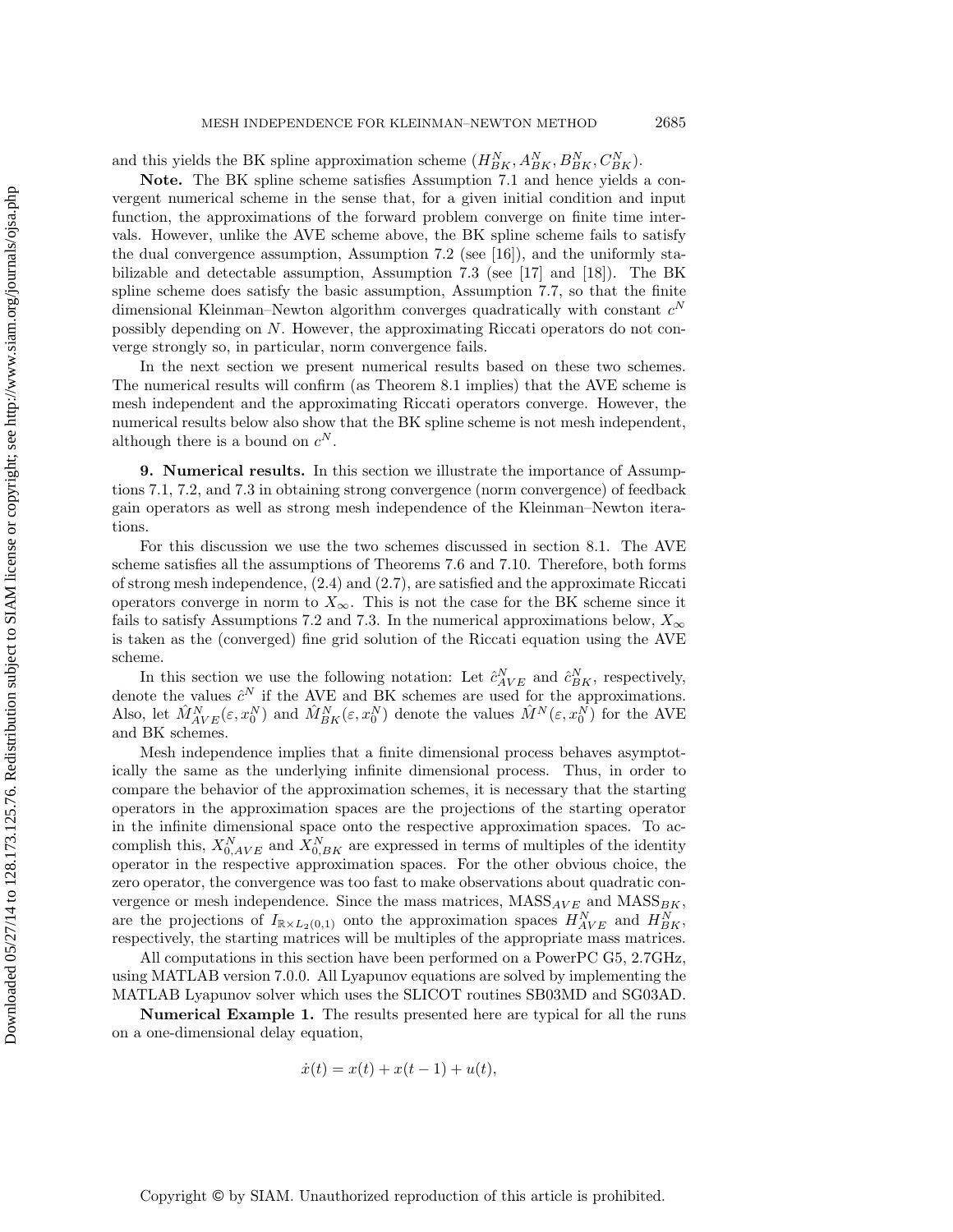with cost function

$$
J(u(\cdot)) = \int_0^{+\infty} \{10^4 [x(t)]^2 + [u(t)]^2\} dt.
$$

The starting operator,  $X_0$ , equals 100 times the identity in  $H = \mathbb{R} \times L_2(0, 1)$ ; thus  $X_0 = 100I_{\mathbb{R}\times L_2(0,1)}$ . The finite dimensional approximations for  $X_0$  using the AVE and BK schemes result in  $X_{0,AVE}^N = 100 \text{MASS}_{AVE}$  and  $X_{0,BK}^N = 100 \text{MASS}_{BK}$ , respectively. The tolerance is set to be  $||X_k^N - X_{\infty}^N|| < 10^{-8} = \varepsilon$ .

Since the AVE scheme satisfies the criteria for both forms of strong mesh independence, (2.4) and (2.7), we expect mesh-independent behavior of the quantities in Table 9.1. Indeed, we notice that  $\hat{c}_{AVE}^N \to 10^{-2}$  and  $\hat{M}_{AVE}^N \to 3$ , confirming the theoretical results.

For the BK scheme this observation cannot be made from the numerical results. This is in line with the fact that the BK scheme fails to satisfy Assumptions 7.2 and 7.3. Note that mesh independence would imply that  $\hat{c}_{BK}^N \to \hat{c} \approx 10^{-2}$  and  $\hat{M}^N_{BK} \to M(10^{-8}, 100I) \approx 3$  based on the results from the AVE scheme. The results for the BK scheme show that  $\hat{c}_{BK}^{1024} \approx 1.6 \times 10^2 \gg \hat{c}$  and  $\hat{M}_{BK}^N \ge 5 > M(10^{-8}, 100I)$ .

A further comparison of the two approximation schemes includes the actual CPUtime per Newton iteration that was used by the MATLAB process. This was computed using the MATLAB function cputime as well as tic and toc. The resulting times were identical. Both schemes use roughly the same amount of CPU-time per iteration. For example, for  $N = 256$ , the size of the problem is 257. The AVE scheme uses on average 10.9s of CPU-time per iteration, and the BK scheme uses 10.6s. Consequently, the number of iterations that the two schemes use is a direct measure of the total computational time. In general, the BK scheme needs more iterations than the AVE scheme to obtain a specific accuracy, and in some cases significantly more.

**Numerical Example 2.** We present typical results for the two-dimensional delay equation,

$$
\dot{x}(t) = \begin{bmatrix} 0 & 1 \\ -1.6 & 0 \end{bmatrix} x(t) + \begin{bmatrix} 0 & 0 \\ -1 & -1 \end{bmatrix} x(t-1) + \begin{bmatrix} 1 \\ 0 \end{bmatrix} u(t),
$$

with cost function

$$
J(u(\cdot) = \int_0^{+\infty} \left\{ \left( \begin{bmatrix} 10 & 0 \\ 0 & 0 \end{bmatrix} x(t) \right)^2 + [u(t)]^2 \right\} dt.
$$

The starting operator,  $X_0$ , equals twice the identity in  $H = \mathbb{R}^2 \times L_2(0, 1; \mathbb{R}^2);$ thus  $X_0 = 2I_{\mathbb{R}^2 \times L_2(0,1;\mathbb{R}^2)}$ . For the AVE and BK schemes, the starting matrices are  $X_{0,AVE}^N = 2MASS_{AVE}$  and  $X_{0,BK}^N = 2MASS_{BK}$ , respectively. As before,  $\varepsilon$  is taken to be  $10^{-8}$ ,  $\|X_k^N - X_{\infty}^N\|$ ,  $\leq 10^{-8}$ .

The results presented in Table 9.2 are similar to the results observed in Example 1. The AVE scheme yields strong mesh independence, and the Riccati operators converge strongly, while this is not true for the BK scheme. In particular, the optimal feedback law defined by (5.3) has the form

$$
Kz(t) = k_0z(t) + \int_{-1}^{0} k_1(s)z(t+s)ds + \int_{-1}^{0} k_2(s)z(t+s)ds,
$$

where  $k_i(s)$ ,  $i = 1, 2$ , are called the functional gains. Figures 9.1 and 9.2 illustrate that the AVE scheme (the solid line) yields strong convergence of the gains, while the BK scheme (the dashed line) does not.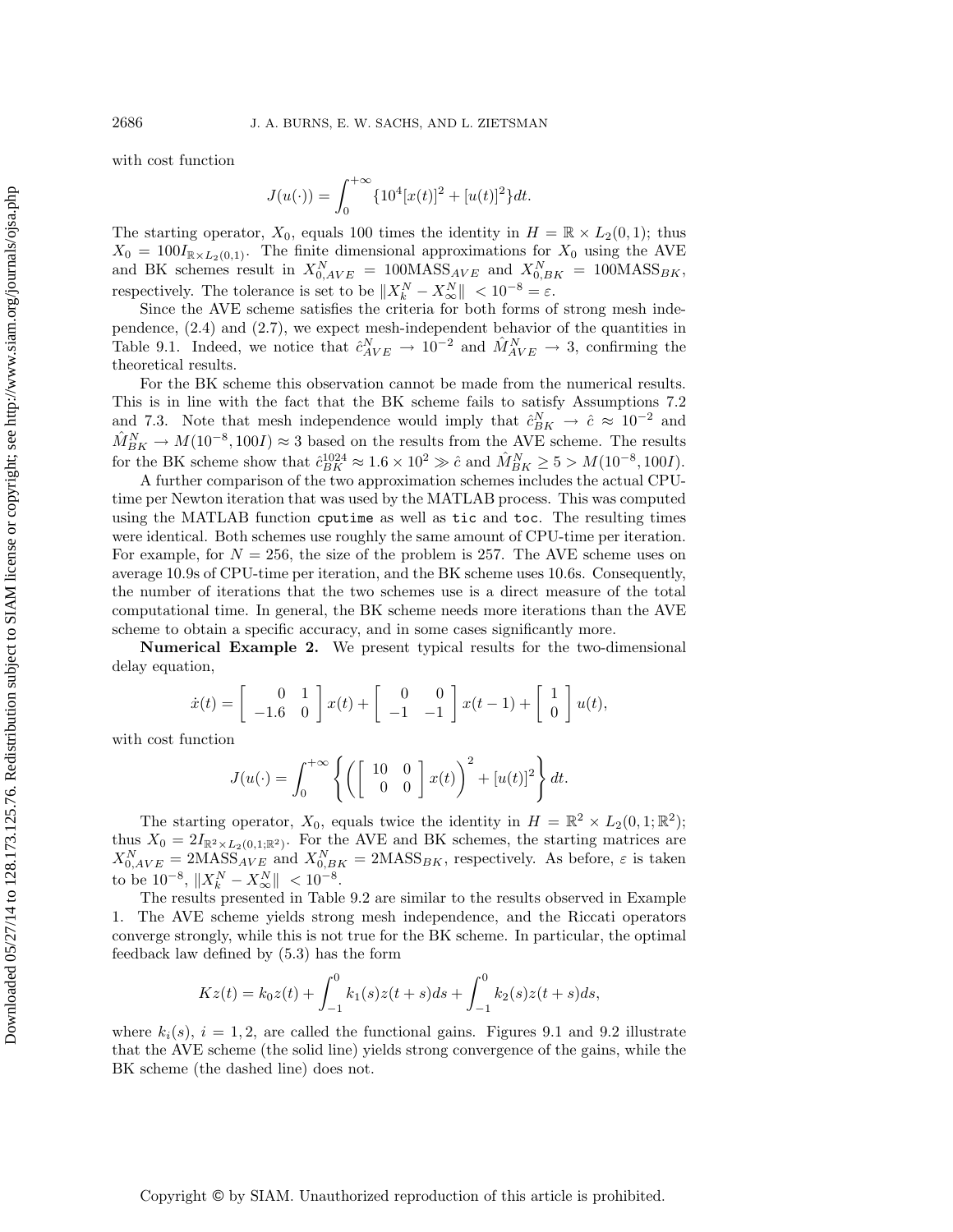Table 9.1

| $\overline{N}$ | $\hat{c}_{AVE}^N$                  | $\hat{M}^{N}_{AVE}$ | $\hat{c}_{BK}^N$        | $\hat{M}_{\bm{B}\bm{K}}^{\bm{N}}$ |
|----------------|------------------------------------|---------------------|-------------------------|-----------------------------------|
| 8              | $\frac{1.01497 \times 10^{-2}}{2}$ | 3                   | $3.98797 \times 10^6$   | $\overline{14}$                   |
| 16             | $6.12638 \times 10^{-3}$           | 3                   | $3.31429 \times 10^6$   | 12                                |
| 32             | $6.18756 \times 10^{-3}$           | 3                   | $1.81757 \times 10^{6}$ | 10                                |
| 64             | $6.57817 \times 10^{-3}$           | 3                   | $5.04459 \times 10^5$   | 8                                 |
| 128            | $7.11713 \times 10^{-3}$           | 3                   | $3.04030 \times 10^{4}$ | $\overline{7}$                    |
| 256            | $7.78503 \times 10^{-3}$           | 3                   | $7.82120 \times 10^{4}$ | 7                                 |
| 512            | $8.55008 \times 10^{-3}$           | 3                   | $6.02653 \times 10^3$   | 6                                 |
| 1024           | $9.32057 \times 10^{-3}$           | 3                   | $1.59829 \times 10^{2}$ | 5                                 |

TABLE  $9.2$ 

| N   | $\hat{c}_{AVE}^{N}$      | $\hat{M}^N_{AVE}$ | $\hat{c}_{BK}^N$        | $\hat{M}_{BK}^N$ |
|-----|--------------------------|-------------------|-------------------------|------------------|
| 8   | $4.77751 \times 10^{-2}$ | 8                 | $1.28997 \times 10^6$   | $\overline{16}$  |
| 16  | $4.94581 \times 10^{-2}$ | 8                 | $8.69896 \times 10^5$   | 14               |
| 32  | $4.98913 \times 10^{-2}$ | 8                 | $4.56992 \times 10^{4}$ | 12               |
| 64  | $5.04197 \times 10^{-2}$ | 9                 | $3.59473 \times 10^3$   | 11               |
| 128 | $5.07046 \times 10^{-2}$ | 9                 | $9.31569 \times 10^{3}$ | 11               |
| 256 | $5.08547 \times 10^{-2}$ |                   | $4.18416 \times 10^{1}$ | 10               |
| 512 | $5.09322 \times 10^{-2}$ |                   | $2.38082 \times 10^{1}$ | 10               |

As in Numerical Example 1, the two schemes use roughly the same CPU-time per Newton iteration. For  $N = 256$ , the problem size is 514, and the average CPU-time per iteration is 102s for the AVE scheme and 105s for the BK scheme.

We note that Figures 9.1 and 9.2 verify the theoretical results in this paper as well as those established in the earlier paper by Burns, Ito, and Propst [16]. In particular, in [16] it was proved that the BK scheme does not produce approximating Riccati operators that converge in norm. Hence the oscillations seen in these figures, which are indicative of weak convergence, are the best one can expect. However, the AVE scheme is norm convergent and this is also illustrated in Figures 9.1 and 9.2.

We close this section with an example that illustrates the need for infinite dimensional feedback. As noted earlier, the convergence theory in Damm and Hinrichsen [23] is easily applied to a wide variety of finite dimensional (matrix) Riccati equations. However, applying this method to infinite dimensional Riccati equations is not straightforward. A special feedback problem for a delay system was used to illustrate their results. They considered the problem of stabilizing a delay system with finite dimensional feedback only, which leads to a finite dimensional Riccati type (matrix) equation. In particular, the control system considered in [23] is given by the delay differential equation

$$
\dot{x}(t) = A_0 x(t) + A_1 x(t - r) + Bu(t).
$$

The problem (see problem 5 on page 58 in [23]) is to find a finite dimensional feedback law of the form

$$
u(t) = -Kx(t)
$$

so that the closed-loop system

$$
\dot{x}(t) = [A_0 - BK]x(t) + A_1x(t - r)
$$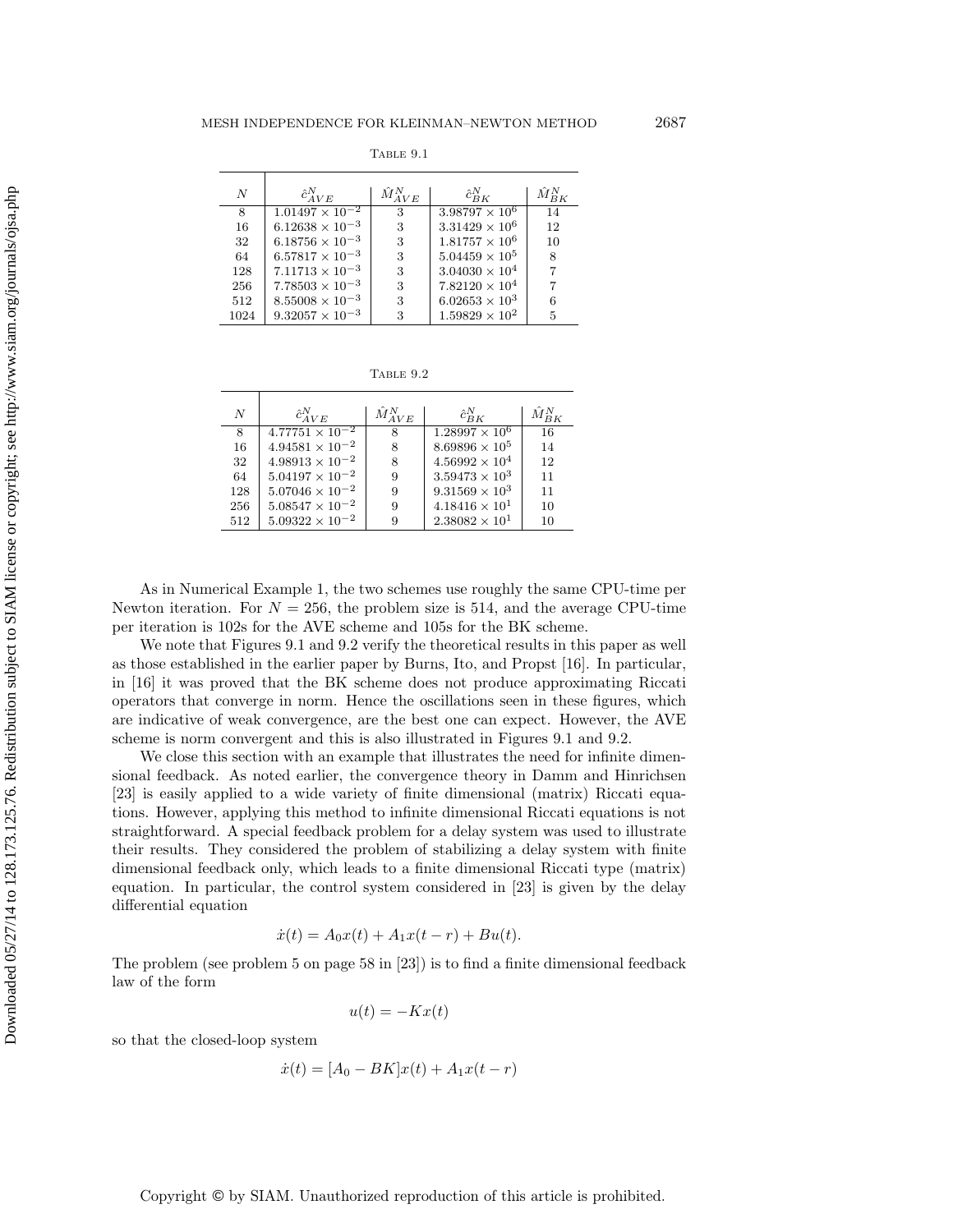

Fig. 9.1. Numerical Example 2: Functional gain k1.



Fig. 9.2. Numerical Example 2: Functional gain k2.

is stable for all delays  $r > 0$ . This leads to a matrix Riccati equation for the matrix K.

If one considers the retarded delay equation,

(9.1) 
$$
\dot{x}(t) = \alpha x(t) + \beta x(t-r) + \gamma \int_{-r}^{0} x(t+s)ds,
$$

then one will know (see Corollary 2.8 in [32]) that (9.1) is stable independent of delay if and only if

$$
\alpha < 0, \quad \gamma < 0, \quad 0 < -\gamma \leq \frac{\alpha^2 - \beta^2}{2}.
$$

If  $\gamma > 0$ , then (9.1) is not stable for all  $r > 0$ . If one starts with the control system

(9.2) 
$$
\dot{x}(t) = x(t) + 2x(t-r) + \int_{-r}^{0} x(t+s)ds + u(t)
$$

and uses only current state feedback

$$
u(t) = -kx(t),
$$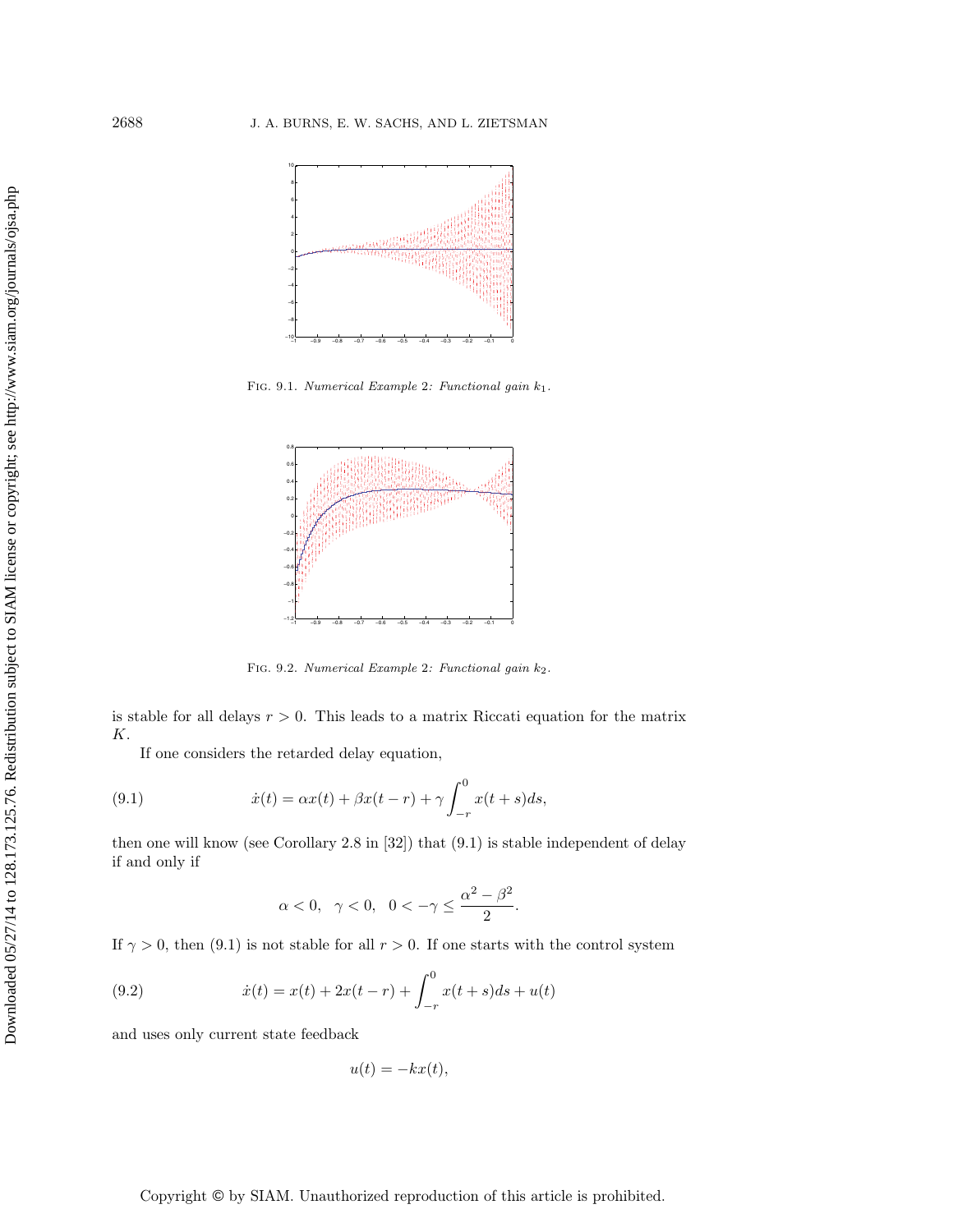then the closed-loop system has the form

(9.3) 
$$
\dot{x}(t) = [1 - k]x(t) + 2x(t - r) + \int_{-r}^{0} x(t + s)ds,
$$

and this system is never stable independent of delay since  $\gamma = +1$ . On the other hand, the complete state (infinite dimensional) feedback law,

$$
u(t) = -k_0 x(t) + (k_1 - 1) \int_{-r}^{0} x(t+s) ds,
$$

leads to the closed loop system

(9.4) 
$$
\dot{x}(t) = [1 - k_0]x(t) + 2x(t - r) + k_1 \int_{-r}^{0} x(t + s)ds,
$$

which is stable independent of delay if and only if

$$
1 < k_0, \ \ k_1 < 0, \ \ 0 < -k_1 \le \frac{[1 - k_0]^2 - 4}{2}.
$$

If we set  $k_0 = 4$  and  $k_1 = 5/4 < 5/2$ , then (9.4) is stable independent of delay. In particular, the control system (9.2) is stable independent of delay, and the MIP holds if we apply the AVE scheme to this problem. Numerical results on mesh independence and convergence for this problem are almost identical to the previous two numerical examples and will not be presented here.

**10. Conclusions.** The theoretical results above provide precise conditions on approximation schemes needed to guarantee an MIP. The numerical results are interesting for two reasons. First, they provide numerical support for the mesh independence of the AVE scheme. Also, since the BK scheme does not generate norm convergent Riccati solutions, it is certainly not a mesh-independent scheme. However, the numerical results alone might be used to *incorrectly* justify some type of mesh independence.

There are many PDE control problems in which the linearization is not normal. For example, in channel flow control, when one linearizes about a nonzero equilibrium, the resulting A operator is highly nonnormal. Thus dual convergence is extremely important. Moreover, we have tested the theoretical results above on self-adjoint parabolic PDE control systems such as the ones considered by Banks and Kunisch [7]. Since dual convergence is not an issue and in [7] POES is established for this class of problems, our results imply mesh independence for standard finite element schemes. We have also applied the theory to some non-self-adjoint PDE problems. These PDE results, along with numerical examples, will appear in a forthcoming paper.

We have established a mesh independence result for the infinite dimensional version of the Kleinman–Newton algorithm for solving the algebraic Riccati operator equation associated with the LQR problem in a Hilbert space. We applied the results to systems governed by delay equations and presented numerical examples to illustrate the ideas. The results provide insight into the type of approximation schemes that lead to mesh independence. In particular, we showed that it is sufficient that the approximation be convergent, dual convergent, and uniformly stabilizable and detectable. As noted by Kappel in [35], it is possible to obtain (at least strong) convergence of the approximating Riccati operators without POES. This leaves open the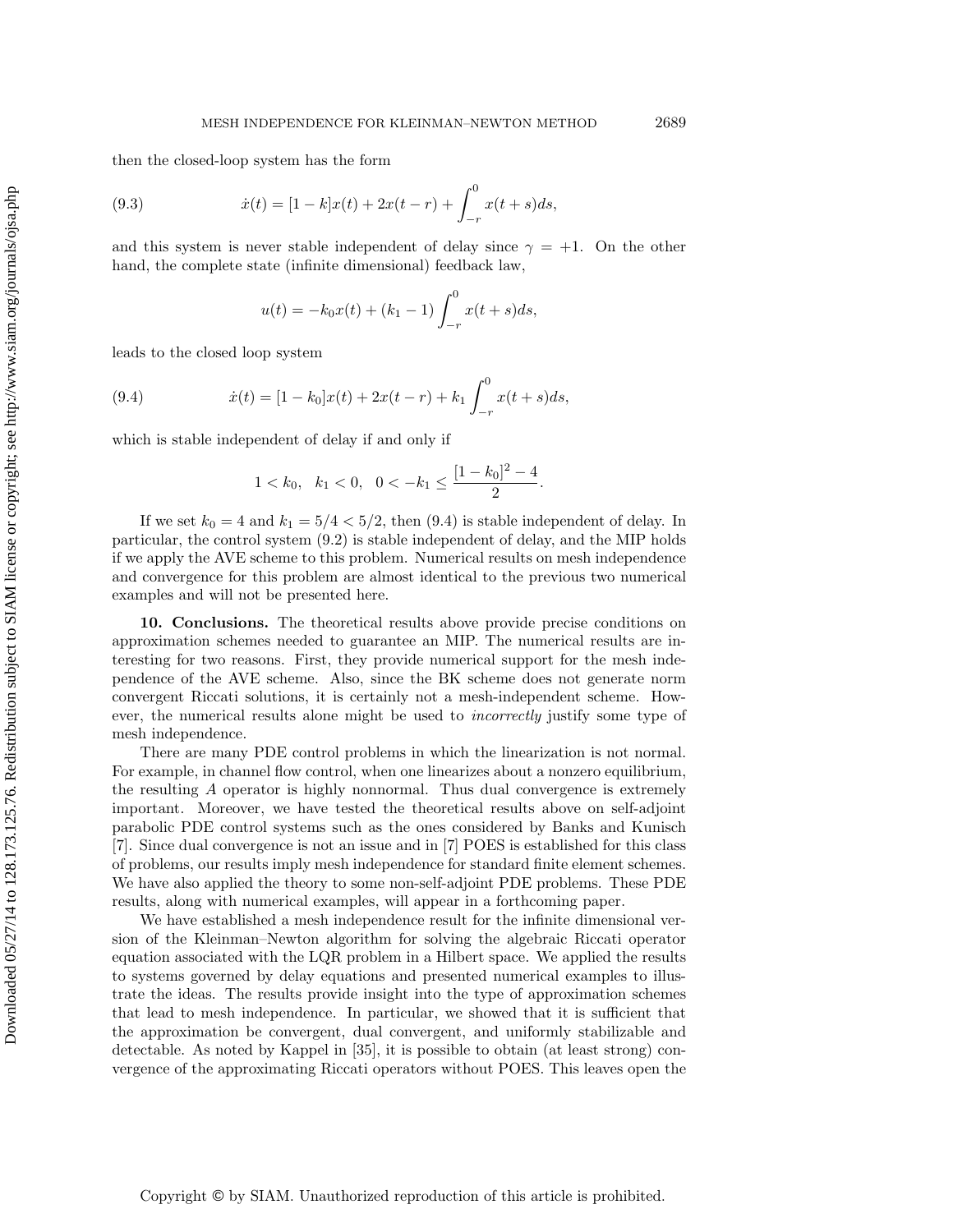question of whether or not it is possible to achieve mesh independence without preserving stabilizability and detectability uniformly under approximation. However, it is important to note again that mesh independence alone does not imply convergence. We are currently looking into this issue and other issues concerning the numerical conditioning of the finite dimensional approximating Riccati equations.

**Acknowledgments.** The authors wish to thank the referees for their feedback and many helpful suggestions.

## REFERENCES

- [1] E. L. ALLGOWER, K. BÖHMER, F. A. POTRA, AND W. C. RHEINBOLDT, A mesh-independence principle for operator equations and their discretizations, SIAM J. Numer. Anal., 23 (1986), pp. 160–169.
- [2] E. L. ALLGOWER AND K. BÖHMER, Application of the mesh independence principle to mesh refinement strategies, SIAM J. Numer. Anal., 24 (1987), pp. 1335–1351.
- [3] H. T. BANKS AND J. A. BURNS, Hereditary control problems: Numerical methods based on averaging approximations, SIAM J. Control Optim., 16 (1978), pp. 169–208.
- [4] H. T. BANKS, J. A. BURNS, AND E. M. CLIFF, Parameter estimation and identification for systems with delays, SIAM J. Control Optim., 19 (1981), pp. 791–828.
- [5] H. T. Banks and F. Kappel, Spline approximations for functional differential equations, J. Differential Equations, 34 (1979), pp. 496–522.
- [6] H. T. BANKS AND K. KUNISCH, An approximation theory for nonlinear partial differential equations with applications to identification and control, SIAM J. Control Optim., 20 (1982), pp. 815–849.
- [7] H. T. Banks and K. Kunisch, The linear regulator problem for parabolic systems, SIAM J. Control Optim., 22 (1984), pp. 684–698.
- [8] H. T. Banks, I. G. Rosen, and K. Ito, A spline based technique for computing Riccati operators and feedback controls in regulator problems for delay equations, SIAM J. Sci. Stat. Comput., 5 (1984), pp. 830–855.
- [9] P. Benner, Solving large-scale control problems, IEEE Control Systems Magazine, 24 (2004), pp. 44–59.
- [10] P. BENNER AND J. SAAK, Linear-Quadratic Regulator Design for Optimal Cooling of Steel Profiles, Preprint SFB393/05, TUChemnitz, Chemnitz, Germany, 2005.
- [11] A. Bensoussan, G. da Prato, M. C. Delfour, and S. K. Mitter, Representation and Control of Infinite Dimensional Systems, Vol. I, Birkhäuser, Boston, Basel, Berlin, 1992.
- [12] A. Bensoussan, G. da Prato, M. C. Delfour, and S. K. Mitter, Representation and Control of Infinite Dimensional Systems, Vol. II, Birkhäuser, Boston, Basel, Berlin, 1993.
- [13] J. BORGGAARD, J. A. BURNS, E. VUGRIN, AND L. ZIETSMAN, On strong convergence of feedback operators for non-normal distributed parameter systems, in Proceedings of the 43rd IEEE Conference on Decision and Control, Paradise Island, Bahamas, 2004, pp. 1526–1531.
- [14] P. BUBÁK, C. V. M. VAN DER MEE, AND A. C. M. RAN, Approximation of solutions of Riccati equations, SIAM J. Control Optim., 44 (2005), pp. 1419–1435.
- [15] J. A. Burns, Nonlinear distributed parameter control systems with non-normal linearizations: Applications and approximations, in Research Directions in Distributed Parameter Systems, R. C. Smith and M. A. Demetriou, eds., SIAM, Philadelphia, 2003, pp. 17–53.
- [16] J. A. BURNS, K. ITO, AND G. PROPST, On nonconvergence of adjoint semigroups for control systems with delays, SIAM J. Control Optim., 26 (1988), pp. 1442–1454.
- [17] J. A. Burns and G. H. Peichl, Preservation of controllability under approximation and controllability radii for hereditary systems, Differential Integral Equations, 2 (1989), pp. 439– 452.
- [18] J. A. BURNS AND G. H. PEICHL, A note on the asymptotic behavior of controllability radii for a scalar hereditary system, in Proceedings of the 4th International Conference on Control of Distributed Parameter Systems, F. Kappel, K. Kunisch, and W. Schappacher, eds., Birkhäuser, Basel, 1989, pp. 27-39.
- [19] J. A. Burns and G. H. Peichl, Control system radii and robustness under approximation, in Robust Optimization-Directed Design, A. Kurdila, P. Pardalos, and M. Zabarankin, eds., Springer, New York, 2006, pp. 25–61.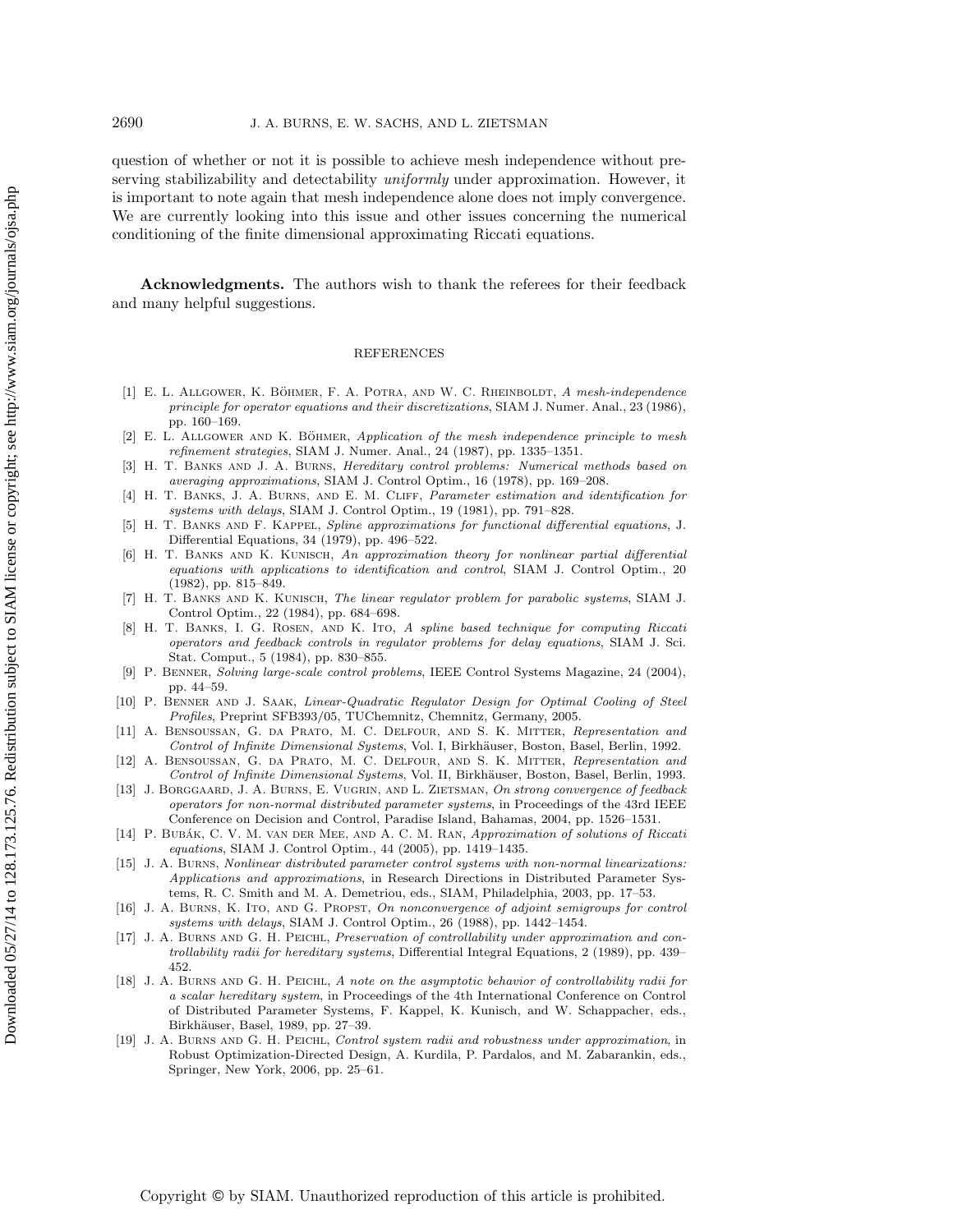- [20] J. A. BURNS AND J. R. SINGLER, Modeling transition: New scenarios, system sensitivity, and feedback control, in Transition and Turbulence Control, Lecture Notes Ser. 8, Institute for Mathematical Sciences, National University of Singapore, M. Gad-el-Hak and H. M. Tsai, eds., World Scientific Publishers, Singapore, 2006, pp. 1–37.
- [21] F. CHATELIN, Spectral Approximation of Linear Operators, Academic Press, New York, 1983.
- [22] R. F. Curtain and H. J. Zwart, An Introduction to Infinite-Dimensional Linear Systems Theory, Springer, New York, Berlin, Heidelberg, 1995.
- [23] T. Damm and D. Hinrichsen, Newton's method for concave operators with resolvent positive derivatives in ordered Banach spaces, Linear Algebra Appl., 363 (2003), pp. 43–64.
- [24] A. DE SANTIS, A. GERMANI, AND L. JETTO, Approximation of the algebraic Riccati equation in the Hilbert space of Hilbert-Schmidt operators, SIAM J. Control Optim., 31 (1993), pp. 847–874.
- [25] A. GERMANI, L. JETTO, AND M. PICCIONI, Galerkin approximation for optimal linear filtering of infinite-dimensional linear systems, SIAM J. Control Optim., 26 (1988), pp. 1287–1305.
- [26] A. Germani, C. Manes, and P. Pepe, A twofold spline approximation for finite horizon LQG control of hereditary systems, SIAM J. Control Optim., 39 (2000), pp. 1233–1295.
- [27] J. S. GIBSON, The Riccati integral equations for optimal control problems on Hilbert spaces, SIAM J. Control Optim., 17 (1979), pp. 537–565.
- [28] J. S. Gibson, Linear-quadratic optimal control of hereditary differential systems: Infinite dimensional Riccati equations and numerical approximations, SIAM J. Control Optim., 21 (1983), pp. 95–139.
- [29] J. S. Gibson and A. Adamian, Approximation theory for linear-quadratic-Gaussian optimal control of flexible structures, SIAM J. Control Optim., 29 (1991), pp. 1–37.
- [30] L. GRASEDYCK, W. HACKBUSCH, AND B. N. KHOROMSKIJ, Solution of large scale algebraic matrix Riccati equations by use of hierarchical matrices, Computing, 70 (2003), pp. 121– 165.
- [31] N. J. HIGHAM, M. KONSTANTINOV, V. MEHRMANN, AND P. PETKOV, The sensitivity of computational control problems, IEEE Control Systems Magazine, 24 (2004), pp. 28–43.
- [32] C. HUANG AND S. VANDEWALLE, An analysis of delay-dependent stability for ordinary and partial differential equations with fixed and distributed delays, SIAM J. Sci. Comput., 25 (2004), pp. 1608–1632.
- [33] K. ITO, Strong convergence and convergence rates of approximating solutions for algebraic Riccati equations in Hilbert spaces, in Distributed Parameter Systems, F. Kappel, K. Kunisch, and W. Schappacher, eds., Springer, New York, 1987, pp. 151–166.
- [34] K. Ito, Finite-dimensional compensators for infinite-dimensional systems via Galerkin-type approximations, SIAM J. Control Optim., 28 (1990), pp. 1251–1269.
- [35] F. KAPPEL, Approximations of LQR-problems for delay systems: A survey, in Computation and Control II, K. Bowers and J. Lund, eds., Birkhäuser, Cambridge, 1991, pp. 187–224.
- [36] F. Kappel and D. Salamon, Spline approximations for retarded systems and the Riccati equation, SIAM J. Control Optim., 25 (1987), pp. 1082–1117.
- [37] F. KAPPEL AND D. SALAMON, On the stability properties of spline approximations for retarded systems, SIAM J. Control Optim., 27 (1989), pp. 407–431.
- [38] T. KATO, *Perturbation Theory for Linear Operators*, Springer-Verlag, Berlin, New York, 1976.<br>[39] L. A. LUSTERNIK AND V. J. SOBOLEV, *Elements of Functional Analysis*, Gordon and Breach,
- L. A. LUSTERNIK AND V. J. SOBOLEV, Elements of Functional Analysis, Gordon and Breach, New York, 1961.
- [40] V. L. MEHRMANN, The Autonomous Linear Quadratic Control Problem, Springer, Berlin, Heidelberg, 1991.
- [41] A. Pazy, Semigroups of Linear Operators and Applications to Partial Differential Equations, Springer-Verlag, Berlin, New York, 1983.
- [42] T. Penzl, A Multi-Grid Method for Generalized Lyapunov Equations, Preprint SFB393/97, TUChemnitz, Chemnitz, Germany, 1997.
- [43] I. G. Rosen, On Hilbert-Schmidt norm convergence of Galerkin approximations for operator Riccati equations, in Control and Estimation of Distributed Parameter Systems, Internat. Ser. Numer. Math. 91, Birkhäuser, Basel, 1989, pp. 335–349.
- [44] I. G. Rosen, Convergence of Galerkin approximations for operator Riccati equations—A nonlinear evolution equation approach, J. Math. Anal. Appl., 155 (1991), pp. 226–248.
- [45] I. G. ROSEN AND C. WANG, A multilevel technique for the approximate solution of operator Lyapunov and Riccati equations, SIAM J. Numer. Anal., 32 (1995), pp. 514–541.
- [46] H. SASAI, Approximation of optimal control problems governed by nonlinear evolution equations, Internat. J. Control, 28 (1978), pp. 313–324.